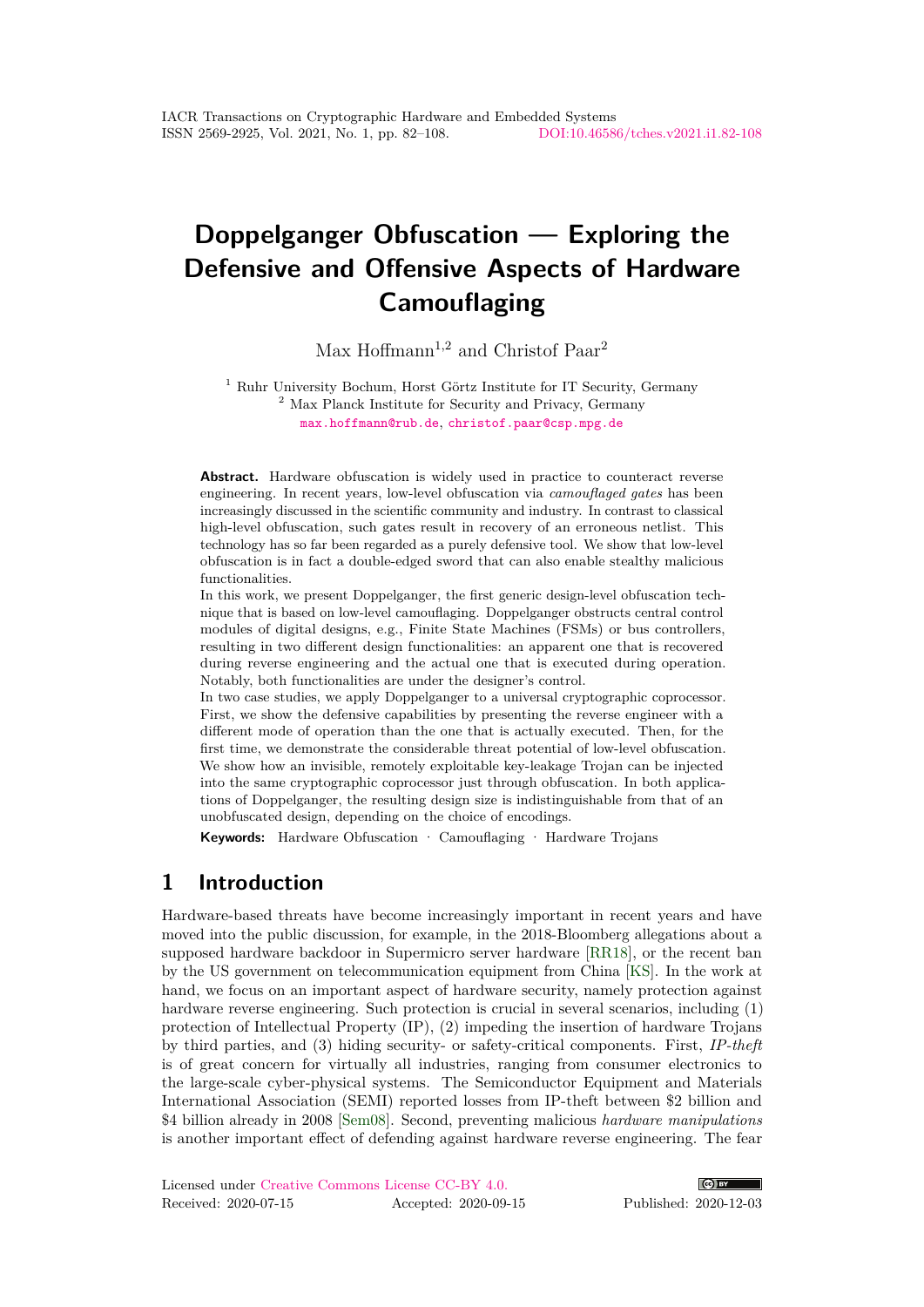of such manipulations is also a backdrop for the current discussions on the possibility of hidden backdoors in foreign-built computer and communication equipment [\[KS\]](#page-22-0). Finally, hiding critical components, e.g., in TPMs, HSMs, smart cards, and larger designs that contain security modules, is a widely used defense strategy to reduce the surface for attack vectors such as targeted key extraction, laser-based fault attacks, or weakening of TRNGs.

Apart from physical protection of Integrated Circuits (ICs), e.g., via active shields or coatings, the primary method to defend the design itself against reverse engineering is through *obfuscation*. By definition, an obfuscation is a transformation that maintains functional equivalence but obstructs comprehensibility. Hence, obfuscation aims to increase reversing cost to extents where it becomes infeasible for an attacker. We would like to stress that hardware obfuscation is not a niche technology but widely used in the design industry, e.g., commercial IP cores are routinely obfuscated.

Hardware obfuscation methods can be divided in two families: traditional high-level and hidden low-level obfuscation. Traditional high-level obfuscation is applied in order to increase the difficulty of *understanding the netlist* of an IC, examples include bus scrambling, randomized routing, and dummy states in FSMs. Note that an adversary has all information about the design under attack and given enough effort, will be successful. More recently, low-level obfuscation has been increasingly discussed in academia. In stark contrast to traditional obfuscation, its goal is to create a situation in which the reverse engineer can only recover an incomplete or *erroneous netlist* through almost invisible alterations to logic cells or even single transistors. For instance, by changing the dopant concentration of transistors, a gate can have a different functionality from the apparent one recovered during reverse engineering. We note that low-level obfuscation (in contrast to traditional obfuscation) creates an asymmetry between the designer and the analyst, because the latter recovers incomplete or even incorrect information about the design under attack. Interestingly, while such low-level techniques have been addressed over the past seven years in academia [\[RSSK13,](#page-23-2) [EEAM16,](#page-21-0) [CEMG16,](#page-21-1) [MBPB15,](#page-22-1) [LSM](#page-22-2)<sup>+</sup>17, [PAKS17,](#page-22-3) [SSTF19\]](#page-23-3), patents [\[BCCJ98,](#page-20-0) [CBCJ07,](#page-20-1) [CBW](#page-20-2)<sup>+</sup>12, [CBWC12\]](#page-20-3), and even by companies that offer camouflaged gates as a service [\[Ram\]](#page-22-4), they were purely presented as atomic building blocks. Little is known how to leverage these building blocks in novel high-level techniques for generic obfuscation of (large) designs.

In this work, we close this gap by presenting Doppelganger, a generic and extremely stealthy hardware obfuscation technique. Doppelganger is applicable to arbitrary encoding logic, for instance, FSM state transitions or address resolution. Especially the former is an attractive target for obfuscation since in more complex designs, the control logic often contains the majority of the high-level information a reverse engineer may want to discover. At its core, Doppelganger-generated logic presents a different visible behavior to a reverse engineer than the one which is actually executed. On the physical level, our technique makes use of camouflaged gates with dummy inputs and can be instantiated independently of the physical realization of said primitive. We demonstrate that Doppelganger comes at virtually no observable overhead and offers the designer control over the visible outcome of the obfuscation, which enables much more stealthy results than traditional approaches.

As mentioned above, obfuscation is traditionally regarded as a purely defensive countermeasure. However, obfuscation is in fact a double-edged sword. In this work we, for the first time, highlight alarming implications of offensive use of low-level obfuscation. Using Doppelganger, we trojanize a cryptographic coprocessor in a way that raises no suspicion, even upon detailed analysis, yet enables remote exploitation.

**Contribution:** Our three main contributions are:

• We present Doppelganger, a novel hardware obfuscation technique to generate logic which presents a different behavior to a reverse engineer than the one which is actually implemented. It is generically applicable to arbitrary encoding or addressing logic as found in virtually any digital design. Our technique does not infer a noticeable area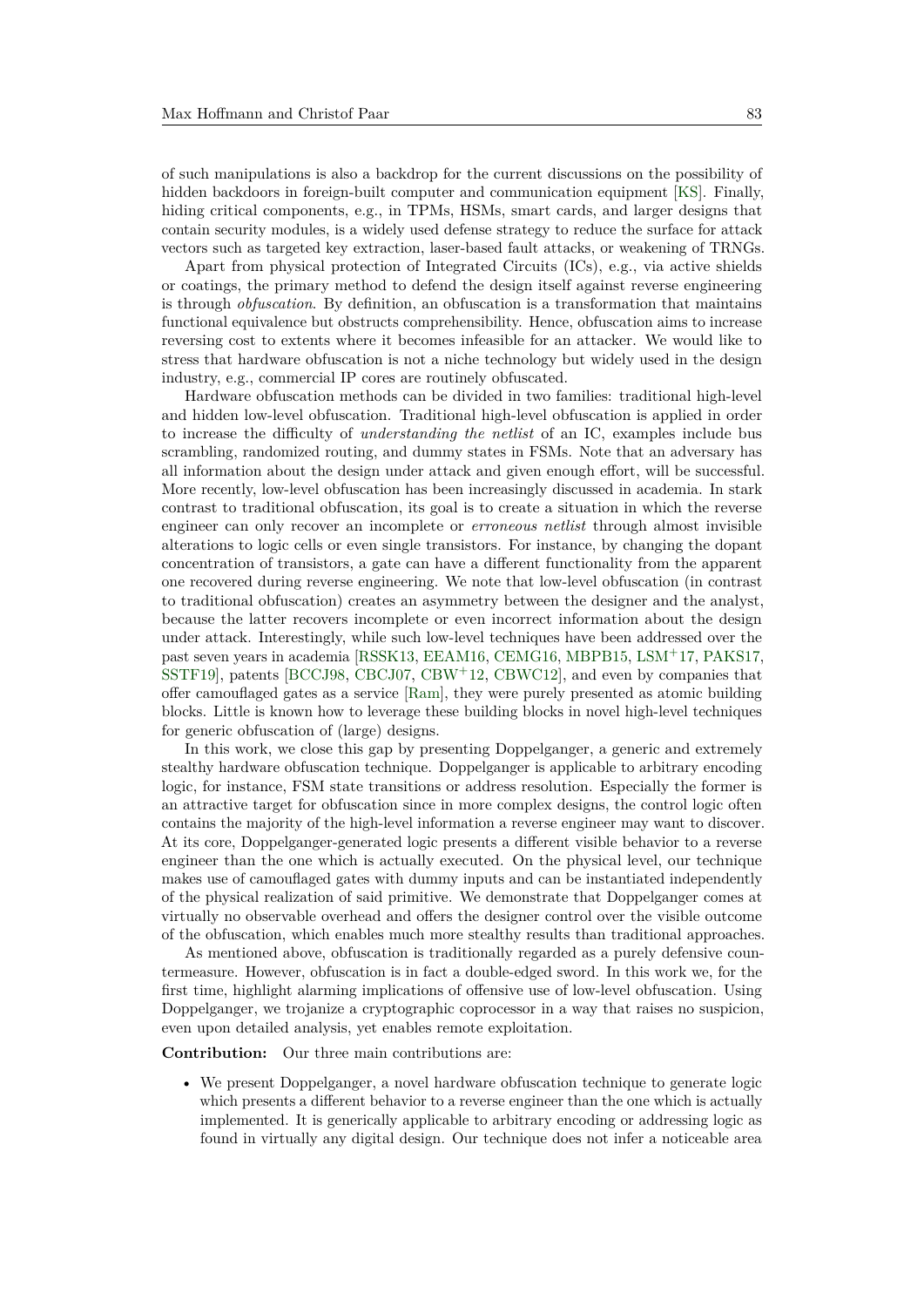overhead and is (conveniently) applied at the design stage in human-readable format. Within limits posed by the functionality to obfuscate, it gives the designer control over the apparent version of the design that a reverse engineer will face.

- We demonstrate the **defensive** strength and applicability of Doppelganger in a case study where we obstruct the central control logic of a cryptographic coprocessor. Our results demonstrate the power of our method by generating an apparent functionality that is still plausible. We further show that, depending on the application, even a randomized apparent functionality can result in strong obfuscation.
- To highlight the **offensive** implications of low-level obfuscation, we take the pointof-view of a malicious designer. We show that Doppelganger can be used to inject an extremely stealthy hardware Trojan into the same cryptographic coprocessor. Our exemplary Trojan — coined Evil Twin — is the first demonstration of a kleptographic Algorithm Substitution Attack (ASA) in hardware and allows for remote exploitation. We argue that our Trojan remains undetected when faced with the majority of conventional Trojan detection approaches.

**Availability:** All algorithms and hardware implementations are available open source at <https://github.com/emsec/doppelganger>.

# **2 Technical Background**

In this section, we will provide background knowledge for selected parts of our contribution. We will discuss hardware reverse engineering, low-level obfuscation, and briefly survey related work.

### <span id="page-2-0"></span>**2.1 Hardware Reverse Engineering**

Hardware reverse engineering can be split into two phases: netlist recovery and netlist analysis. Netlist recovery from an IC consists of four time-consuming steps  $[QCF<sup>+</sup>16$  $[QCF<sup>+</sup>16$ , [CC90,](#page-20-4) [TJ11\]](#page-23-4), namely (1) decapsulation, (2) delayering, (3) imaging and (4) post-processing. During decapsulation, the die is extracted from its surrounding package. The die is then delayered via a mixture of chemical and mechanical etching, while several high-resolution images of the surface of each layer are taken. The standard procedure for image acquisition in advanced labs is combining optical imaging for general structures with Scanning Electron Microscope (SEM) imaging for small features  $[TJ11, BWL+20]$  $[TJ11, BWL+20]$  $[TJ11, BWL+20]$  $[TJ11, BWL+20]$  which results in several hundred to thousand images per layer. During post-processing, they are aligned, annotated, and standard cells and their interconnections across multiple layers are identified. These steps result in the netlist, an abstracted representation of the design, equivalent to a large circuit diagram. Note that this phase is *destructive*, hence if errors occur that cannot be corrected retrospectively, the process has to be (partially) repeated with a new IC.

The second phase is netlist analysis, which heavily depends on the analyst's objective. However, it is typically a mixture of manual and semi-automated analyses to gain an *understanding* of critical parts. An example is the semi-automated reverse engineering of high level modules, which is a common initial step, cf.  $[S^+12, L^+13, M^+16b, M^+16a,$  $[S^+12, L^+13, M^+16b, M^+16a,$  $[S^+12, L^+13, M^+16b, M^+16a,$  $[S^+12, L^+13, M^+16b, M^+16a,$  $[S^+12, L^+13, M^+16b, M^+16a,$  $[S^+12, L^+13, M^+16b, M^+16a,$  $[S^+12, L^+13, M^+16b, M^+16a,$  $[S^+12, L^+13, M^+16b, M^+16a,$ [FWS](#page-21-2)<sup>+</sup>18]. If the netlist that was recovered in the first phase is faulty, e.g., because of low-level obfuscation, gaining a correct understanding of the analyzed device can be considerably impeded.

# <span id="page-2-1"></span>**2.2 Low-Level Obfuscation**

Obfuscation is considered as the primary countermeasure against reverse engineering [\[MBPB15,](#page-22-1) [VPH](#page-23-6)<sup>+</sup>17]. The main difference between traditional high-level and low-level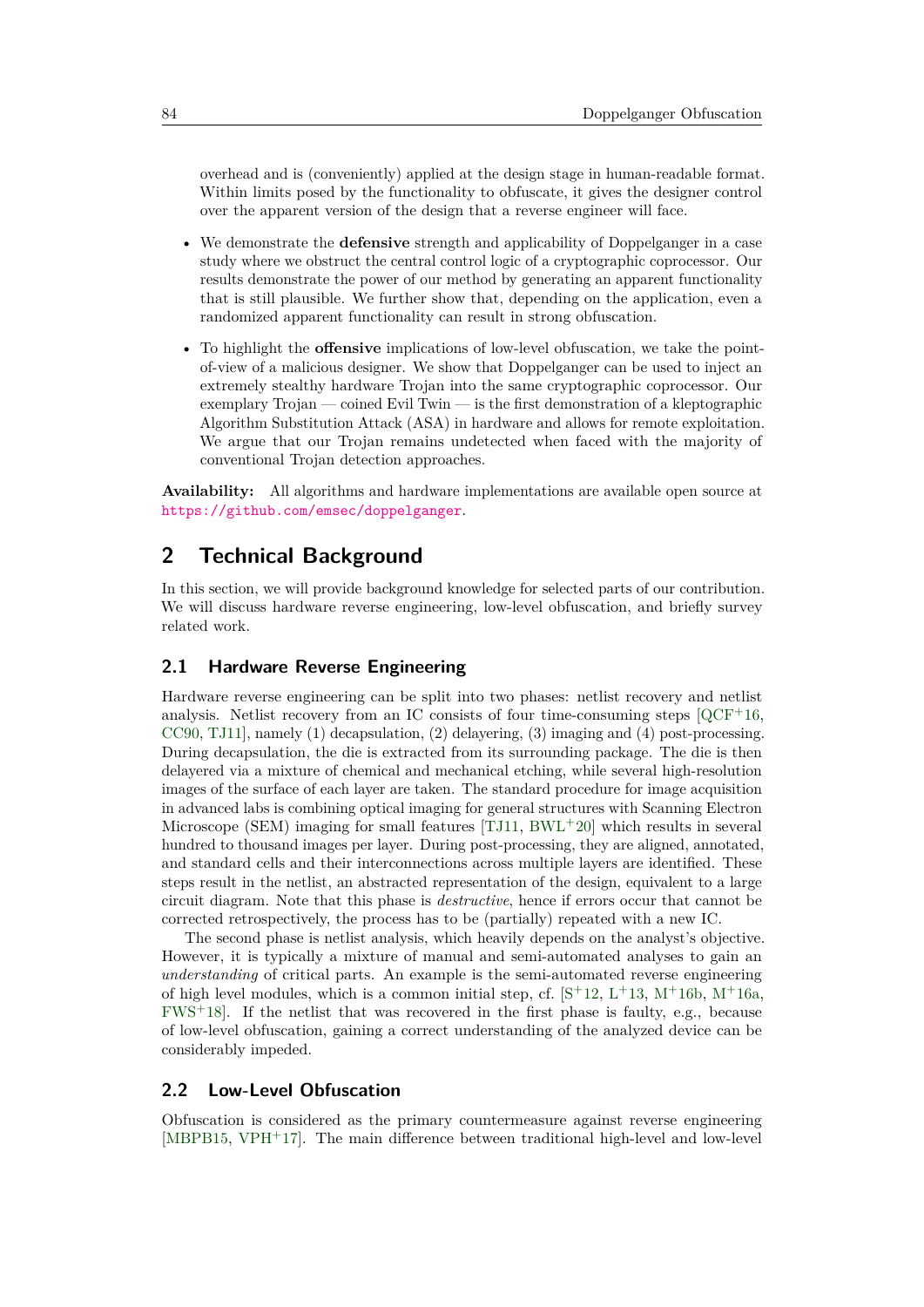hardware obfuscation (cf. [Section 1\)](#page-0-0) is that the former complicates analysis of a recovered netlist, while the latter increases the difficulty of recovering the netlist itself, as it results in an erroneous netlist. Crucially, an adversary that is faced with a traditional obfuscation is working with a correct netlist, while he has to cope with an unknown level of uncertainty when faced with low-level obfuscation. In the latter case, one or more gates possess a functionality different from what is apparent (camouflaging) or seemingly connected wires are actually floating (dummy wires). In contrast to traditional obfuscation, lowlevel obfuscation is particularly vulnerable to dynamic analysis, if there is an observable mismatch between expected and obtained outputs: the more precisely an analyst can trace the impact of single gates on the output, the easier he can locate and deobfuscate camouflaged cells. However, this isolated analysis is often not possible in practice due to the many levels of registers and logic between primary inputs and outputs.

Particularly relevant for the work at hand is gate- or transistor-level obfuscation, i.e., camouflaging. In the following we briefly present related work in this area.

**Related Work:** Previous work has almost exclusively focused on providing camouflaged circuit elements as atomic building blocks. This includes several Google patents [\[BCCJ98,](#page-20-0) [CBCJ07,](#page-20-1) [CBW](#page-20-2)<sup>+</sup>12, [CBWC12\]](#page-20-3) and multiple academic publications: Rajendran et al. presented a camouflaged gate that can implement either an OR, AND, or an XOR gate [\[RSSK13\]](#page-23-2), i.e, a one-of-many gate. Their construction features a comparatively large number of transistors connected through a matrix of wires, where only a few connections are actually conducting while others are separated via small isolation layers. Therefore, their camouflaged gates can be easily identified on the layer images, but the implemented functionality of the gate is not deducible from those. In parallel, Erbagci et al. and Collantes et al. proposed constructions for one-of-many gates based on the transistor threshold voltage asserted during manufacturing [\[EEAM16,](#page-21-0) [CEMG16\]](#page-21-1). Malik et al. proposed a standard cell library that integrates gate-level obfuscation through dopant manipulations into standard design tools [\[MBPB15\]](#page-22-1). While dopant changes remain invisible during the standard reverse engineering process they can be recovered with notable additional effort per gate [\[SSF](#page-23-7)<sup>+</sup>14]. Li et al. formally analyzed resistance of gate camouflaging against SAT-solver-based reverse engineering, revisited dopant-based modification to facilitate always-on and always-off transistors, and demonstrated how to securely obfuscate AND-trees [\[LSM](#page-22-2)<sup>+</sup>17]. In [\[PAKS17\]](#page-22-3), Patnaik et al. focused on obfuscating the vias that interconnect gates and wires. Their approach basically generates several multi-driven gate inputs where only one driver is actually connected.

Recently, Shakya et al. revisited dopant-based camouflaging in [\[SSTF19\]](#page-23-3). They describe how minuscule manipulations in the channels of transistors can be used to effectively turn them into always-on or always-off transistors. Always-on transistors are achieved by applying a shallow doping area underneath the transistor's gate, virtually connecting the source and drain directly, while always-off transistors are achieved by inserting a shallow insulating layer of  $SiO<sub>2</sub>$  between the transistor's source/drain and their respective metal contacts. Using these modified transistors they show how to extend a combinational gate by an arbitrary number of dummy inputs. Crucially, they experimentally demonstrate indistinguishability of their always-on/-off transistors from normal transistors using stateof-the-art imaging techniques on a real chip. Furthermore, the authors claim that their instantiation cannot be detected as shown by  $[SSF^+14]$  $[SSF^+14]$ . This makes their camouflaging technique an excellent building block for our obfuscation scheme.

<span id="page-3-0"></span>Low-level obfuscation is also already commercially available, e.g., in the SypherMedia Library (SML) Circuit Camouflage Technology by Rambus [\[Ram\]](#page-22-4). However, somewhat surprisingly, there are no reports in the open literature on how to employ camouflaged gates to obfuscate more complex high-level structures, which is the objective of our contribution.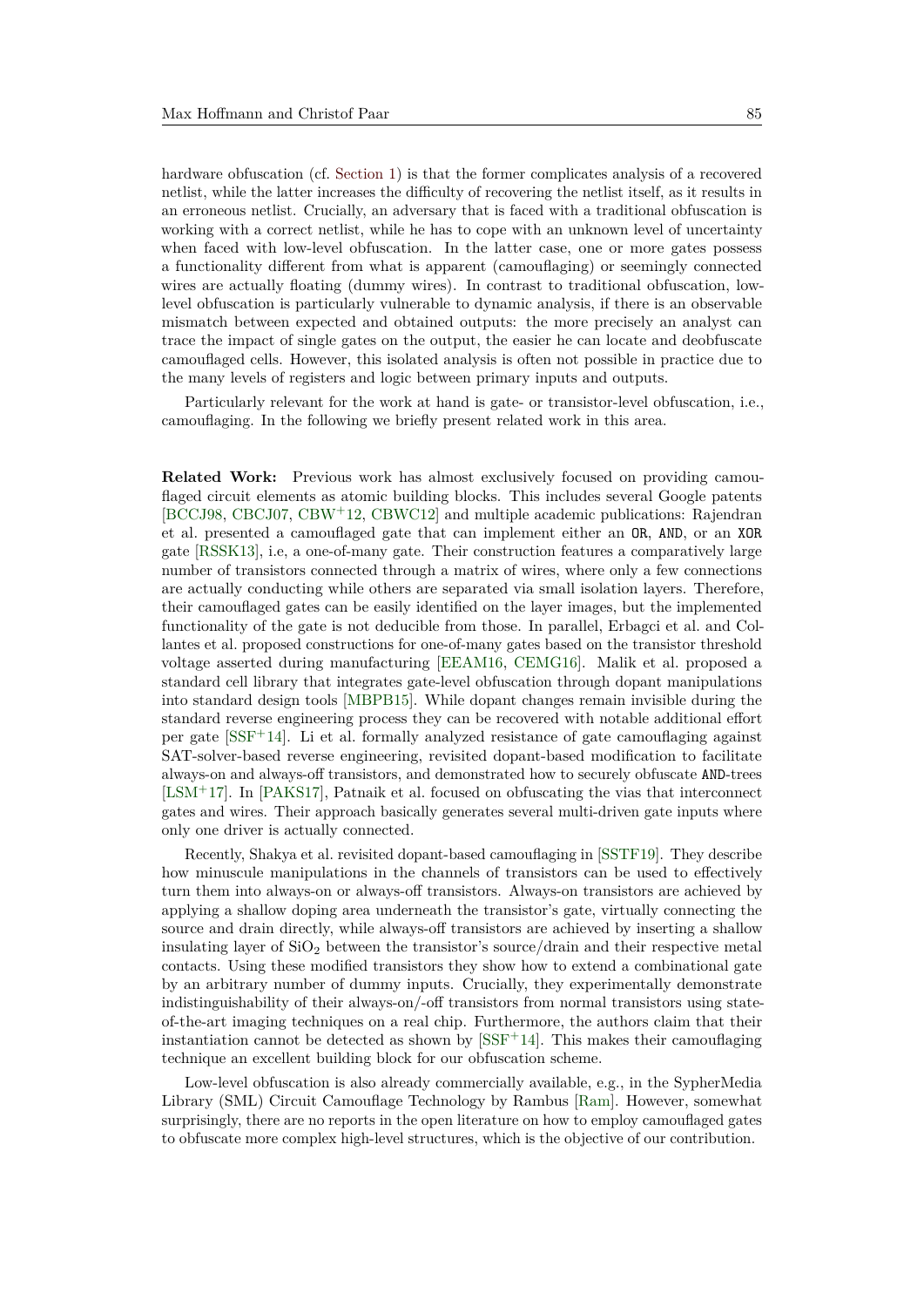# **3 Obfuscation with Doppelganger**

In this section we present Doppelganger, a novel obfuscation technique that is applicable to addressing logic or encoding logic. Especially attractive targets for Doppelganger obfuscation are FSM state transition functions (encoding logic), since they are the central control elements in digital designs, or bus address resolution modules (addressing logic), since buses control the data flow of the design. For clarity, we will collectively refer to encoding and addressing as *encoding* in the following.

We start with a high-level overview on Doppelganger, followed by a short example. Then, we provide a detailed algorithmic descriptions. The strength and stealthiness of Doppelganger are evaluated with respect to our experiments in Sections [4,](#page-9-0) [5,](#page-10-0) and [6](#page-14-0) and general limitations are discussed in [Section 7.](#page-18-0)

**Overview & Terminology:** The overarching goal of Doppelganger is to generate a design that, when reverse engineered, yields a netlist that does not match the actual functionality of the design. While a reverse engineer will recover a seemingly valid netlist that appears to implement a certain *visible functionality*, the IC actually executes a different *hidden functionality.* In the following we will synonymously refer to the visible functionality as  $f_V$  and to the hidden functionality as  $f_H$ . As a unique feature, the designer has control over **both** functionalities. This is in contrast to many other obfuscation schemes, where the designer cannot control the output that is visible to a reverse engineer.

In a nutshell, Doppelganger achieves this dual-functionality by *ignoring* parts of the combinational logic via camouflaged gates. Applied during the conceptual phase of the design process, i.e., on HDL level, Doppelganger takes two high-level descriptions as input: one of the visible functionality and one of the hidden functionality. Its output consists of two components: The first one is a synthesizable design that implements the visible functionality. The second component is a set of specific connections between nets and cells. When the specified connections are ignored in the computations by replacing the respective gates with their camouflaged counterparts, the design now executes the hidden functionality. Since a reverse engineer cannot tell the camouflaged gates apart from benign gates, he is not aware that parts of the circuitry are effectively ignored, and therefore still recovers a netlist of the visible functionality.

<span id="page-4-0"></span>**Requirements and Adversarial Model:** In order to successfully apply Doppelganger at full strength, the designer has to be able to instantiate camouflaged gates with dummy inputs in the fabrication process, e.g., commercially available SML technology by Rambus [\[Ram\]](#page-22-4) or the covered gates from [\[SSTF19\]](#page-23-3). The "adversary" is a reverse engineer, facing an unknown IC that features hidden functionality generated with Doppelganger. His goal is to recover (parts of) the actual functionality, i.e., the hidden functionality, of the IC. The reverse engineer has access to several fabricated ICs. Note, that the adversary is an actor that operates after fabrication, i.e., Doppelganger is not suitable to defend, e.g., against a malicious foundry. We assume that the adversary employs the default techniques of the state-of-the-art reversing process (cf. [Section 2.1\)](#page-2-0), i.e., based on delayering and imaging. Thus, the employed camouflaged gates must be indistinguishable from their benign counterparts during this standard procedure, as demonstrated in [\[SSTF19\]](#page-23-3). Note that we do not restrict the adversary in his reversing techniques, but it is a reasonable assumption that non-standard procedures are only employed given an initial suspicion. Further, our technique is independent of the exact realization of the underlying camouflaged gates. Hence, even if dedicated deobfuscation methods exist, they tend to infer high costs  $[SSF+14]$  $[SSF+14]$  and the large design space for camouflaged gates in general  $[VPH+17]$  $[VPH+17]$  makes it impossible to apply them preemptively to substantial parts of even moderately-sized ICs.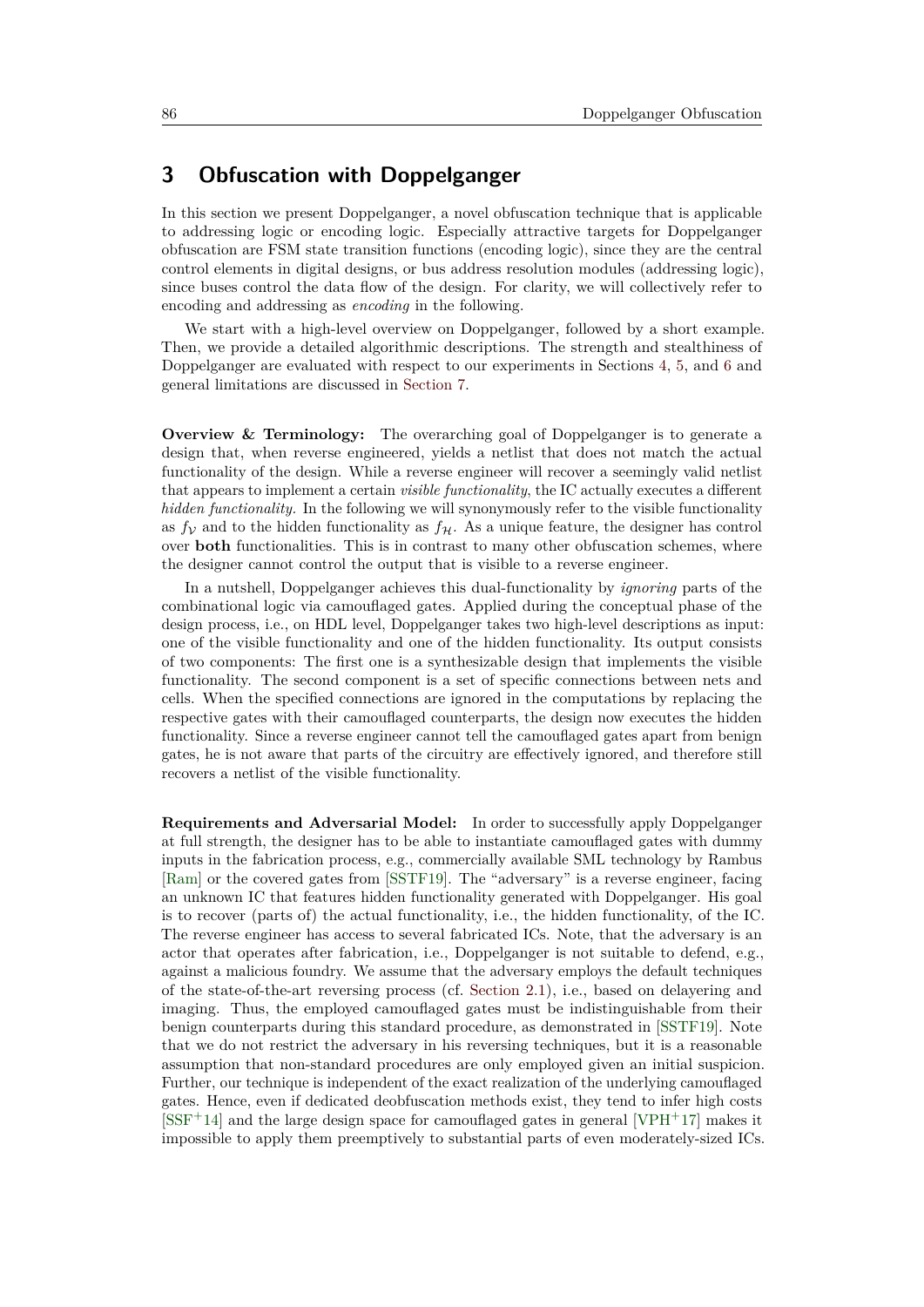<span id="page-5-0"></span>

<span id="page-5-3"></span><span id="page-5-1"></span>**(a)** The visible FSM, where a reverse engineer finds four states

<span id="page-5-2"></span>**(b)** The hidden FSM, dummy state B is actually never reached

**Figure 1:** A simple Doppelganger FSM

| <b>Table 1:</b> Exemplary encodings of the states for our FSM |  |
|---------------------------------------------------------------|--|
|---------------------------------------------------------------|--|

| State                         |  |                |
|-------------------------------|--|----------------|
| Encoding $[s_1:s_0]$ 00 11 01 |  | 1 <sub>0</sub> |

## **3.1 An Example of Doppelganger**

In this section, we will illustrate the workflow of Doppelganger by means of a simple example. As mentioned above, Doppelganger is applied to obfuscate encoding logic. Hence, an especially attractive target are FSMs, which are present in virtually all digital designs. Here, Doppelganger can be applied to the feedback logic which determines the state transitions, i.e., the *next state* signal.

We consider the FSMs shown in [Figure 1.](#page-5-0) The designer wants the reverse engineer to recover the visible FSM from [Figure 1a,](#page-5-1) while the actually executed functionality is the hidden FSM shown in [Figure 1b.](#page-5-2) The first step is to select suitable encodings for the states. Assume the encodings of the 2-bit FSM state register s shown in [Table 1.](#page-5-3) These encodings result in the following Boolean functions for the *next state* signals  $s'_{\text{visible}}$  and  $s'_{hidden}$ , where "in  $X$ " resembles a helper signal to indicate that the FSM is currently in state X:

> $s'_{\text{visible},1} = \text{in A or in C or in D}$ s 0 visible*,*<sup>0</sup> = in A or in B  $s'_l$ in C or in D s 0 hidden*,*<sup>0</sup> = in A or in B

Comparing both state transition functions, the hidden functionality is computed if a term from the functions of the visible functionality is excluded from the computation. This is a direct result of the selected state encodings. Therefore, we can directly implement the hidden FSM by replacing the 3-input  $OR$ -gate from the equation for  $s'_{visible,1}$  with a camouflaged gate, where the term "in A" is connected to a dummy input.

Since the dummy inputs cannot be identified as such by a reverse engineer, he will eventually recover the state transition function  $s'_{visible}$ , although  $s'_{hidden}$  is computed physically. Again, note that we were able to design both, the visible and the hidden FSM, i.e., what a reverse engineer will erroneously recover.

### <span id="page-5-4"></span>**3.2 The Doppelganger Algorithm**

In the following we explain the Doppelganger algorithm in detail. [Figure 2](#page-6-0) contains a walking example in form of a high-level breakdown of the algorithm's steps based on the example from the previous section. Our explanations follow the figure step-by-step. A more formal pseudocode description of Doppelganger can be found in [Appendix A.](#page-24-0)

#### **3.2.1 Inputs:**

The main inputs for Doppelganger are a description of  $f_V$  and  $f_H$ . The functionalities are given via *rules*,  $R_V$  for the visible and  $R_H$  for the hidden functionality, that describe under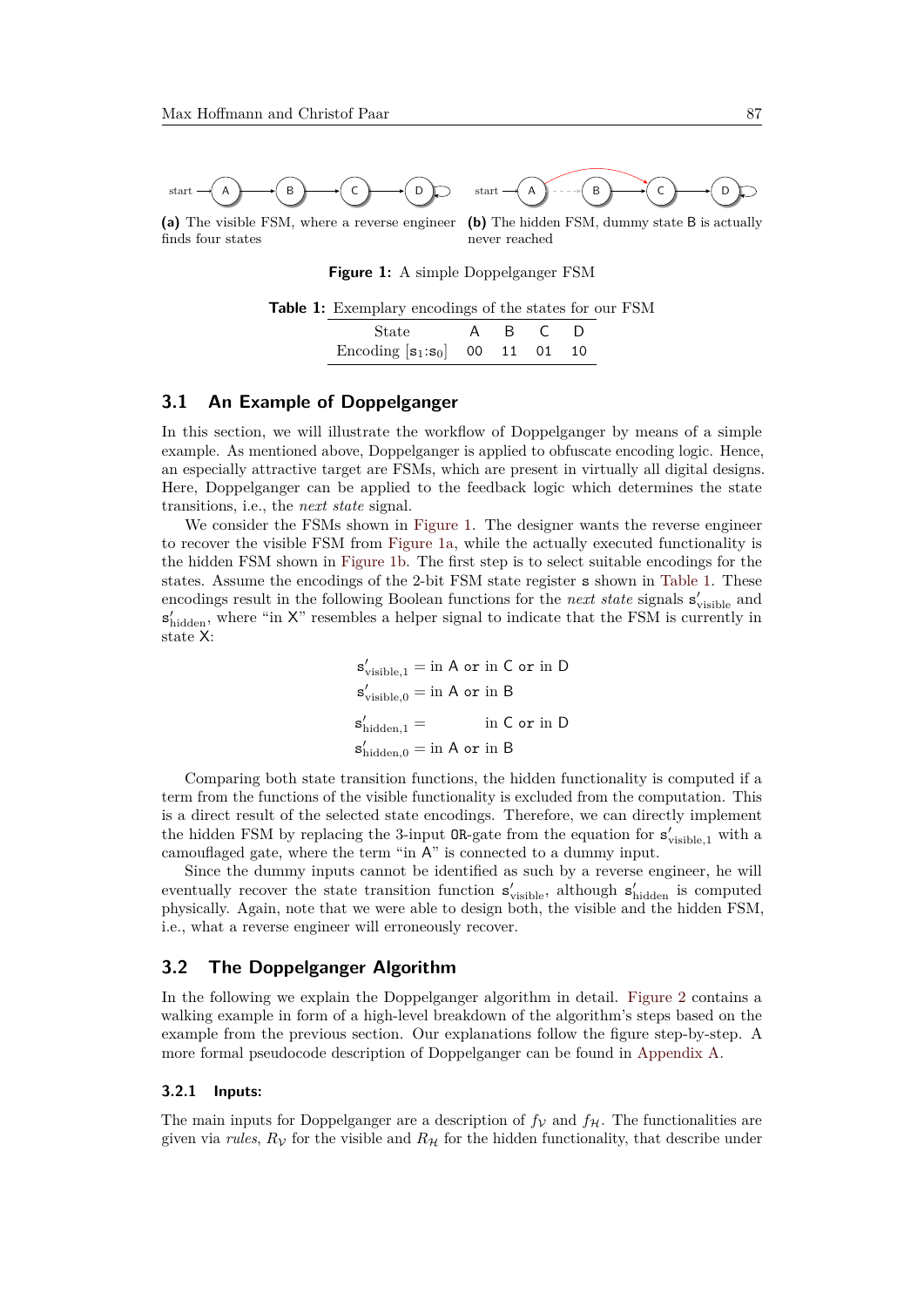<span id="page-6-1"></span>**(a) Inputs to the algorithm.**

<span id="page-6-0"></span>
$$
R_{\mathcal{V}} = \{ \text{inA} \rightarrow \text{B}, \text{ inB} \rightarrow \text{C}, \text{ inC} \rightarrow \text{D}, \text{ inD} \rightarrow \text{D} \}
$$
  

$$
R_{\mathcal{H}} = \{ \text{inA} \rightarrow \text{C}, \text{ inB} \rightarrow \text{C}, \text{ inC} \rightarrow \text{D}, \text{ inD} \rightarrow \text{D} \}
$$
  
Predefined Encodings = {A: 00}

#### <span id="page-6-2"></span>**(b) Binary Encoding selection for all symbols.**

All symbols  $S = \{A, B, C, D\}$ Sorted critical symbols  $S = \{B, C\}$ Apply predefined encodings:

$$
E(\mathsf{A})=00
$$

Process critical symbols in sorted order:  $E(\mathsf{C})$ : available encodings: {01, 10, 11}  $E(C) = 01$  $E(B)$ : available encodings: {10, 11} after filtering non-overlapping encodings: {11}  $E(B) = 11$ 

Remaining symbols are uncritical  $\rightarrow$  assign remaining encodings:  $E(D) = 10$ 

#### <span id="page-6-3"></span>**(c) Function generation.**

Initialize Boolean encoding functions  $e_1 := 0$  and  $e_0 := 0$ . Updates are highlighted in green, underlined terms are marked as *to ignore* and thus input to a dummy pin of a camouflaged gate.

Process changed elements from  $R_V$  to  $R_H$ :  $R_V$ : "inA  $\rightarrow$  B"  $\Rightarrow$  *e* = 11 when inA  $R_{\mathcal{H}}$ : "inA  $\rightarrow$  C"  $\Rightarrow$  *e* = 01 when inA  $e_1 = \underline{\text{inA}}$  $e_0 = \text{inA}$ Process unchanged elements from  $R<sub>V</sub>$  and  $R<sub>H</sub>$ : " $\text{inB} \rightarrow \text{C}$ "  $\Rightarrow e = 01$  when  $\text{inB}$ :  $e_1 = \underline{\text{inA}}$  $e_0 = \text{inA} + \text{inB}$ " $\text{inc} \rightarrow D$ "  $\Rightarrow e = 10$  when inC:  $e_1 = \text{inA} + \text{inC}$  $e_0 = \text{inA} + \text{inB}$ " $\text{inD} \rightarrow D$ "  $\Rightarrow e = 10$  when  $\text{inD}$ :  $e_1 = \underline{\text{inA}} + \text{inC} + \text{inD}$  $e_0 = \text{inA} + \text{inB}$ Process exclusive elements in  $R_{\mathcal{V}}$ : (no elements in this group)

**Figure 2:** Rundown of the Doppelganger algorithm applied to the example from [Section 3.1](#page-4-0)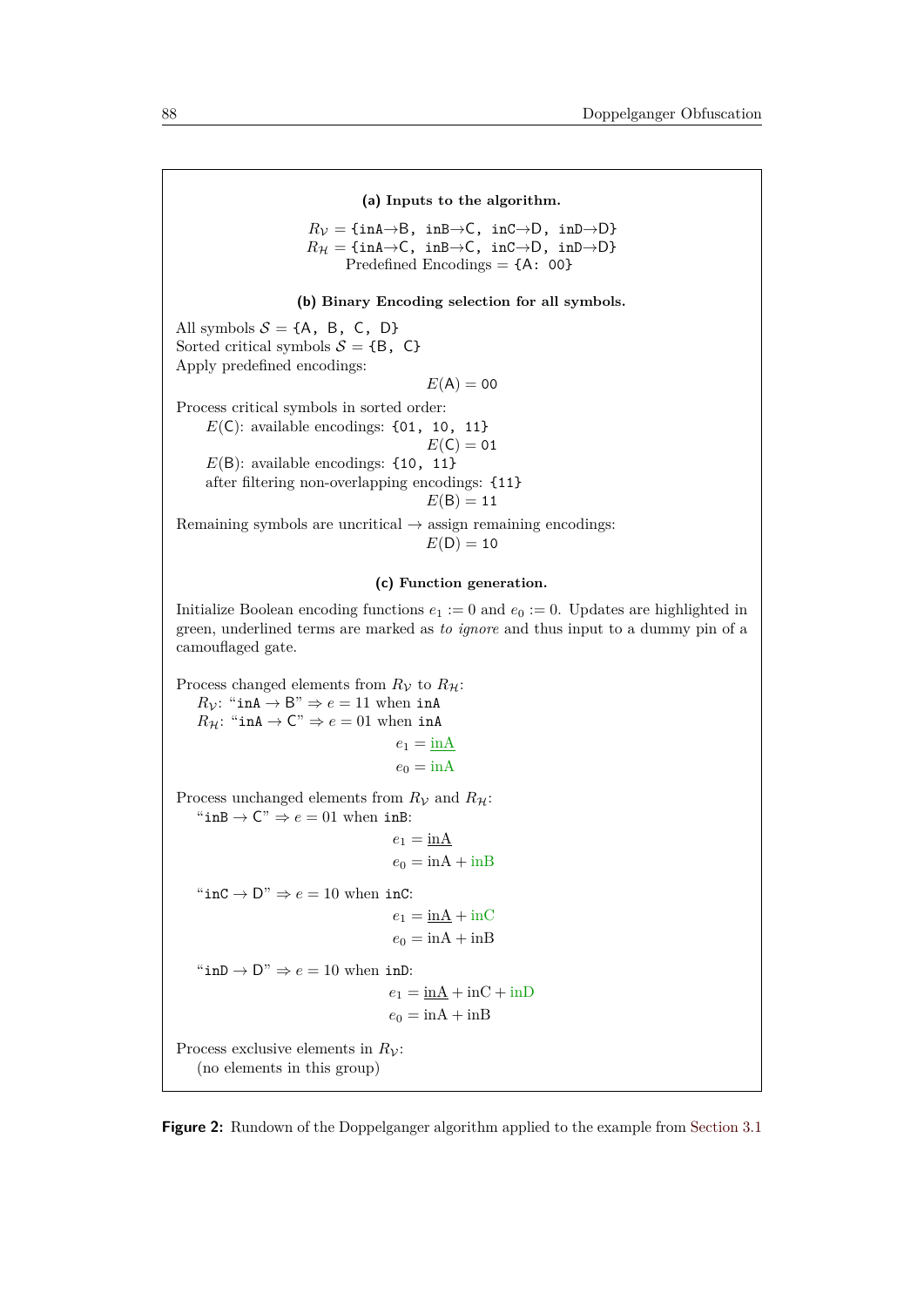which signal combinations a specific symbol shall be output, e.g., "*when signal\_x is 1 and current symbol is symbol* A*, then output symbol* B". By specifying different rules for both functionalities, i.e., different signal combinations or output symbols, the designer can control the real (hidden) functionality and the apparent (visible) functionality. If necessary, predefined encodings for some symbols can also be provided. [Figure 2a](#page-6-1) shows the precise inputs for the example from [Section 3.1.](#page-4-0)

**Limitations:** The user is not entirely free in the differences between the rules of both functionalities. Given that  $f_{\mathcal{H}}$  was designed to output the set of symbols  $S_H$ , the joint set of symbols  $S$  of both functionalities has to be encoded with the same number of bits as necessary to encode just  $S_H$ . In other words, the symbols that  $f_V$  encodes do not have to be a subset of  $\mathcal{S}_H$ , but also must not increase the size of individual encodings.

Next, the signal combinations in the rules for  $f_V$  must be supersets of the signal combinations in the rules for  $f_{\mathcal{H}}$ . Effectively this means that  $f_{\mathcal{V}}$  can include dummy signals in its conditions that are ignored in  $f_{\mathcal{H}}$ , but no signal combinations used in the rules for  $f_{\mathcal{H}}$  can be ignored in the rules for  $f_{\mathcal{V}}$ .

Furthermore, the differences between the functionalities must not form a cyclic dependency between symbols. If, for instance, for their respective signal combinations symbol A in the visible functionality shall become B in the hidden functionality and vice versa, this would result in both symbols depending on each other (a cyclic dependency), making it impossible to find suitable encodings. This is due to the necessity of encodings to overlap each other, as we will explain in the next paragraph.

#### **3.2.2 Obfuscation Approach:**

The overall goal is to generate benign logic for  $f<sub>V</sub>$  that actually computes  $f<sub>H</sub>$  when implemented with dummy inputs at specific gates. Rules that output the same symbol in both functionalities but that ignore some signals in  $f_{\mathcal{H}}$ , i.e., "*a* and  $b \to X$ " in  $R_{\mathcal{V}}$  and "*b*  $\rightarrow$  X" in  $R_{\mathcal{H}}$ , are straightforward to facilitate by simply connecting these ignored signals to dummy inputs in the combinational logic. However, rules that (in addition) change the output symbol have to be assessed differently: the respective symbols have to be encoded in a specific way, such that by ignoring parts of the encoding computation via dummy inputs, the hidden symbol is output. To this end, Doppelganger consists of two steps: (1) choosing suitable encodings and (2) generating the logic that enables both functionalities.

#### **3.2.3 Step 1: Selecting Encodings**

Doppelganger assigns a simple binary encoding, i.e., given  $|S| = n$  symbols, all encodings have  $k = \lfloor log_2(n) \rfloor$  bit. As explained above, the most crucial step is to select suitable encodings for all symbols that appear in rules with different outputs from  $R<sub>V</sub>$  to  $R<sub>H</sub>$ . We refer to these symbols as *critical symbols* in the following.

Suppose that, for a specific combination of signals,  $f_V$  shall output symbol x and  $f_H$ shall output symbol y. Encodings have to be chosen such that the encoding  $E(x)$  has a 1-bit wherever *E*(y) has a 1-bit. Since all encodings have to be unique, this implies that  $HW(E(x)) > HW(E(y))$ . We refer to encodings with this relation and their respective symbols as *overlapping*. An example for suitable overlapping encodings for x and y would be  $E(x) = 1010$  and  $E(y) = 0010$ . With these encodings, feeding the terms that will compute the additional 1-bits of  $E(x)$  into dummy signals of camouflaged gates will result in computation of the encoding of  $E(y)$  in  $f_{\mathcal{H}}$ . For the non-critical symbols, encoding values do not matter for the obfuscation since they are untouched between  $f_V$  and  $f_H$ . Hence, for all non-critical symbols, the remaining available encodings are sorted in ascending order and the first available one is assigned to each to minimize gaps in utilized encodings.

We present two algorithms for assigning encodings to critical symbols, (1) a greedy algorithm and (2) an exhaustive algorithm. For both algorithms, the critical symbols are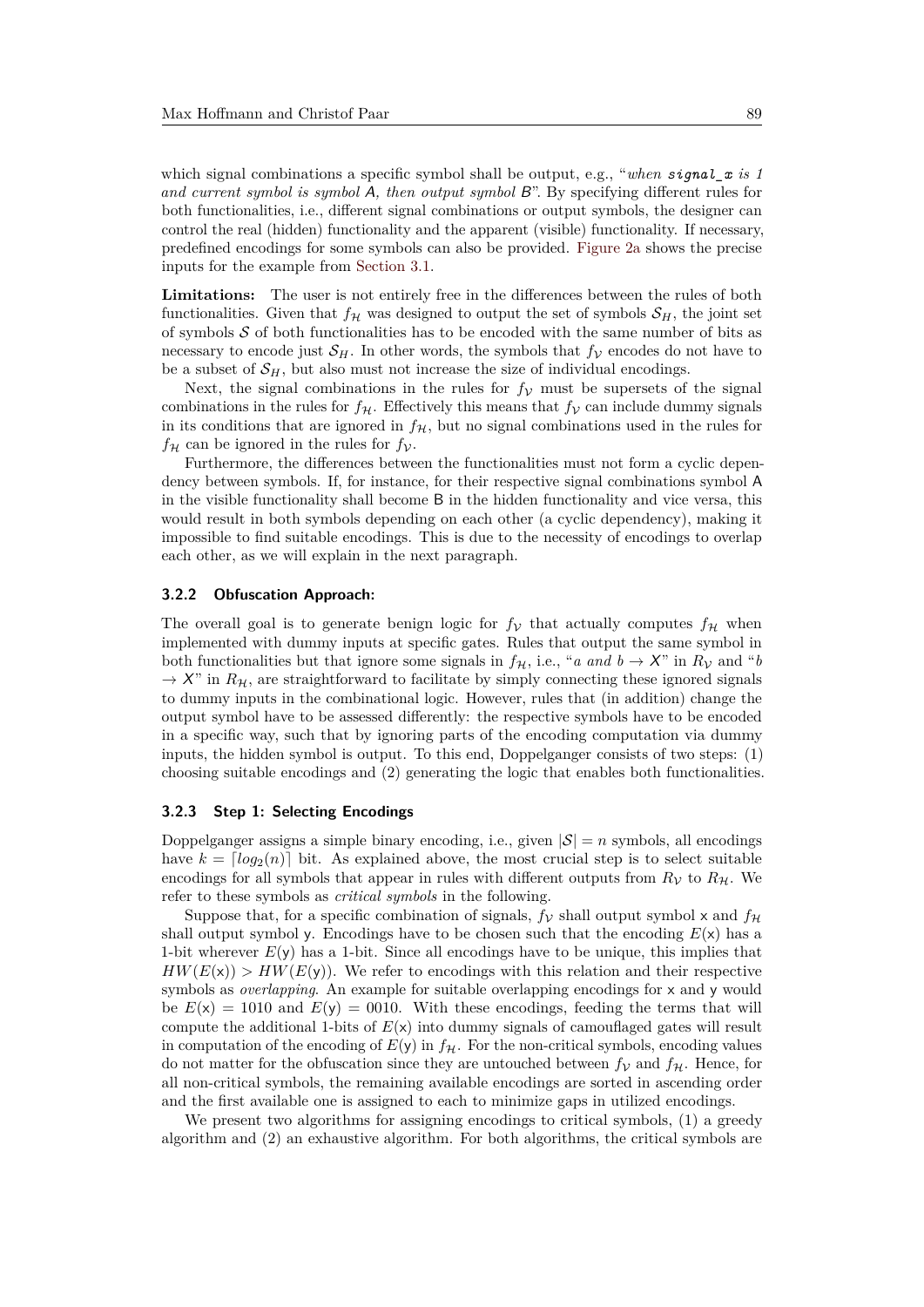sorted first: if the encoding of symbol  $\times$  has to overlap the encoding of symbol  $\times$ , then  $\times$ has to be processed before x. [Figure 2b](#page-6-2) visualizes the encoding selection process for the example from [Section 3.1](#page-4-0) using the greedy algorithm.

**Greedy Encoding Assignment:** Suppose that we want to assign an encoding for critical symbol x. The greedy algorithm forms a candidate set *C* of encodings that are suitable for x and yet unassigned. This is done by collecting all unassigned encodings that overlap all encodings of symbols that  $x$  overlaps. The algorithm then simply assigns the first encoding in *C* to x. A formal description of the algorithm can be found in [Algorithm 1.](#page-24-1)

Since the greedy algorithm simply traverses all symbols once and assigns an encoding, its complexity is  $\mathcal{O}(c)$  for  $c \leq n$  critical symbols. However, since it always picks the first suitable encoding, it can run out of candidates if the overlap structure is more complex. In that case, the exhaustive algorithm can take over, which we describe in the following.

**Exhaustive Encoding Assignment:** The exhaustive algorithm can be compared to a recursive depth-first search across all possible encoding assignments. Basically, it works exactly as the greedy variant, but instead of just assigning the first encoding in *C*, it tries all of them in each iteration until a suitable encoding for all critical symbols is found.

In other words, it starts like the greedy variant, by taking the first critical symbol and determining all suitable encodings. It then assigns one of these encodings and proceeds with the next symbol. Again, it collects all suitable unassigned encodings, assigns one, and proceeds to the next symbol. This is done until all symbols have a suitable encoding assigned, which indicates successful termination of the algorithm, or there is no suitable encoding available for a symbol. In this case, the algorithm assigns the next suitable encoding to the previous symbol and tries again. If there are also no more suitable encodings for the previous symbol, the encoding for the symbol before is advanced and so on. This way, the algorithm exhaustively iterates all possible encoding assignments for all symbols, eventually finding a suitable set of assignments if it exists. A formal description of this recursive algorithm can be found in [Algorithm 2.](#page-25-0)

For  $c \leq n$  critical symbols, the exhaustive algorithm has a worst-case complexity that can be approximated as  $\mathcal{O}(c!)$  since the number of available encodings decreases with each symbol. This can lead to long run times depending on the number of critical symbols. However, in practice, the whole computation has to be performed only once in the design process. In addition, the algorithm can be easily parallelized, e.g., by splitting the available encodings for the first critical symbol into sets of equal size and processing each set in a separate thread. In our implementation, the greedy algorithm is used as the initial algorithm and the exhaustive algorithm only takes over if the greedy version fails. Note that if a suitable encoding assignment exists for all critical symbols, the exhaustive algorithm will definitely find it. In our case studies in [Section 5](#page-10-0) and [Section 6,](#page-14-0) the greedy algorithm was always able to find suitable encodings.

#### **3.2.4 Step 2: Generating Obfuscated Logic**

After encodings have been assigned, the obfuscated logic is generated in form of a Boolean function *e<sup>i</sup>* for each output bit of the encoding output *e*. All output functions are initialized to  $e_i = 0$ . Doppelganger then analyzes the rules in  $R_H$  and  $R_V$  and assigns them to one of three groups: (1) those which are only present in  $R<sub>V</sub>$ , (2) those which were changed from  $R_V$  to  $R_H$ , and (3) those which are contained in both  $R_H$  and  $R_V$ . It then iterates these groups and generates the output functions bit-by-bit in DNF format, based on the encoding of the respective output symbol in the visible functionality. Depending on the assigned group, specific DNF-terms are marked as *to ignore* if they appear only in visible functionality. By connecting all signals that hold the terms marked as *to ignore* to dummy inputs of camouflaged gates, the hidden functionality is actually computed because of the overlapping encodings. [Figure 2c](#page-6-3) shows the final function generation step-by-step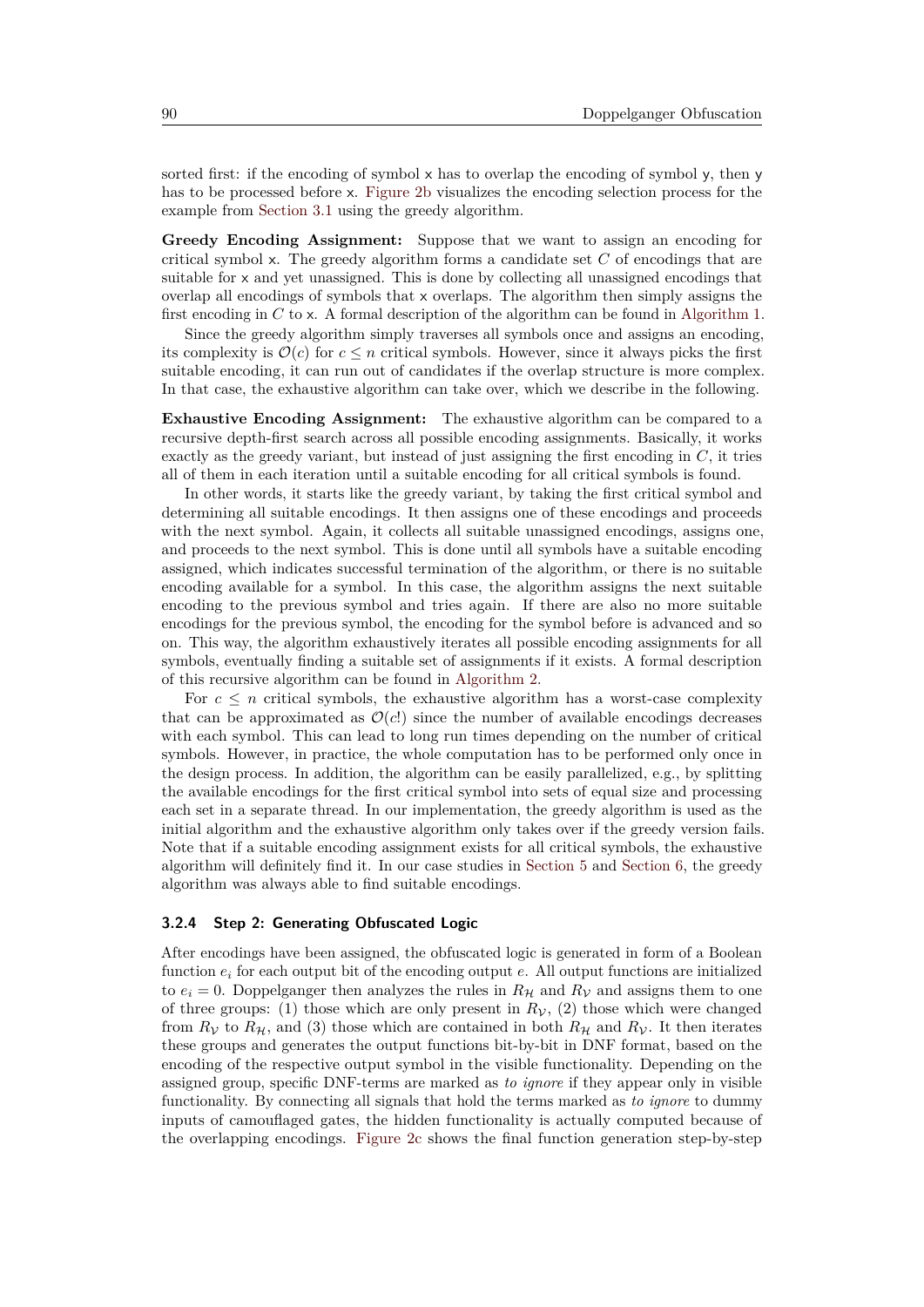<span id="page-9-1"></span>

Figure 3: Functional modules of the CBC-encryption core, connected via a central data bus

for the example from [Section 3.1.](#page-4-0) A formal description of the algorithm can be found in [Algorithm 3.](#page-26-0)

# <span id="page-9-0"></span>**4 Case Study Overview**

In this section, we give an overview on the cryptographic coprocessor that is used as the baseline for our two case studies in [Section 5](#page-10-0) and [Section 6.](#page-14-0)

### **4.1 Motivation**

The chosen design resembles a cryptographic coprocessor for symmetric ciphers as used in many applications with security features. The user is able to select from a variety of cipher primitives and modes of operation to leverage hardware-accelerated cryptography.

Our design employs a standard architecture: modularity is achieved via a centralized bus that interconnects the available functional modules and register files. Both, cipher cores and the additional functionalities of modes of operation, can thus be implemented as isolated modules, connected to the bus, and then used interchangeably. While the architecture allows to add an arbitrary number of cipher primitives and modes, we implemented support for one cipher (AES) and one mode of operation (CBC) for the sake of simplicity. In CBC mode, the previous output (or the IV in case of the first block) is xored to the plaintext and then the result is encrypted.

# **4.2 Design**

All functional modules and bus connections of our implementation are shown in [Figure 3.](#page-9-1) It consists of I/O modules RX and TX, a random number generator RNG, an AES encryption module AES, a CBC module CBC, and three registers: K for a key, P for a plaintext, and Y for the output. The modules are orchestrated via a central FSM, which also operates a Bus Controller that in turn controls the data flow. We selected a bus width of *w* = 16 bit. For simplicity, the bus connections are implemented via tri-state logic: the current master can arbitrarily write to the bus lines and all other nodes keep their bus connections on high-impedance to allow for signal transmissions in arbitrary directions. Note, that the mode-of-operation functionality, in case of CBC a simple xor, is intentionally computed outside of the cipher module. This way, additional modes are easily added, while being decoupled from the underlying cipher primitive. For the same reason, there is a dedicated register for the plaintext P, which could be merged with the output register Y if only CBC-mode had to be supported.

We synthesized the design using the Nangate 45nm standard cell library and the Synopsys design suite multiple times with different random encodings in the components we will obfuscate, i.e., the central FSM states and the bus controller addresses. Note that,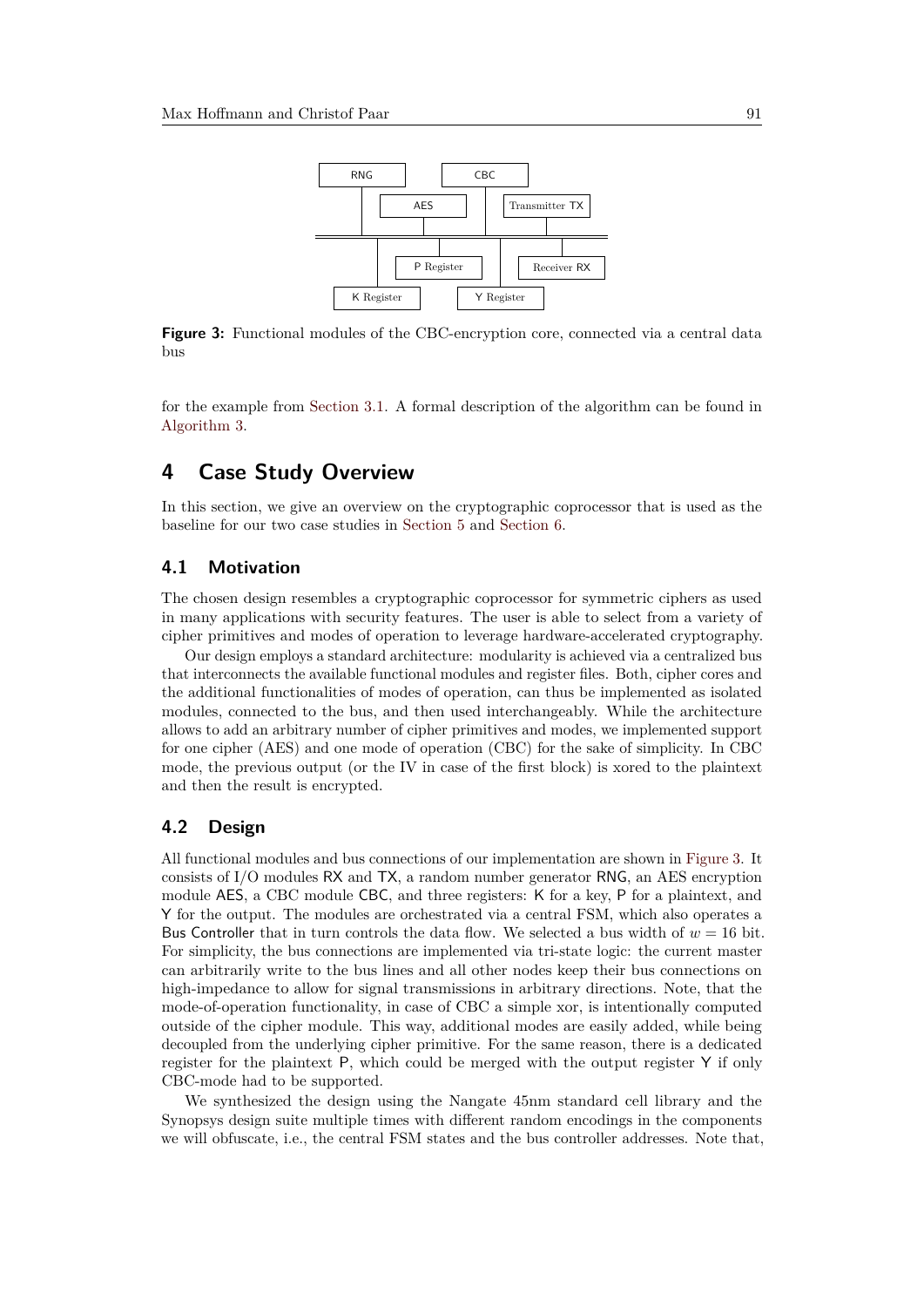<span id="page-10-1"></span>

**Figure 4:** Functionality of the design. For readability, only transitions to other states are shown.

in practice, encodings can be chosen by the designer but are often also auto-generated by design tools, which yields varying outcomes depending, e.g., on synthesis options, HDL code, toolchain. [Table 4](#page-12-0) summarizes the min., max., and average size of the entire design, as well as the sizes of the central FSM and the bus controller in isolation, for ten synthesis runs.

# **4.3 Functionality**

In our case studies, Doppelganger will be applied to the central FSM and the bus controller. [Figure 4](#page-10-1) shows the combined functionality of both components. Note that, for the sake of readability, we omitted arrows indicating a waiting state, i.e., we only included transitions to other states. Each state circle contains its functionality as well as the performed bus transmissions (if available).

The overall functionality of the design is as follows: After initialization, the core awaits a control byte indicating either a new key or a new plaintext for encryption. If a new key should be set, the core stores the new key, generates a fresh Initialization Vector (IV), stores it in the Y-register, and transmits it to the user. When a new plaintext is received, it is stored in the P-register. Then, it is sent to the CBC-module together with the previous ciphertext from the Y-register, which is the IV in the first encryption, and stores the result back into P. This result is then sent as the plaintext to the encryption module, followed by the key. After encryption, the ciphertext is stored in Y and then transmitted to the user.

Thus, this design implements a cryptographic coprocessor that offers benign AES-CBC functionality. There are no unusual design decisions and input/output behavior is as expected given the specifications. Note that a fully-fledged design would likely feature decryption functionality, additional modes of operation, and other symmetric ciphers, all of which further increase complexity and thus the required effort for reverse engineering.

# <span id="page-10-0"></span>**5 Case Study I – Defensive Obfuscation**

In our first case study, we assess the impact of applying Doppelganger as a protective measure. We show that a reverse engineer can be tricked into recovering a different but *plausible* functionality. Furthermore, we demonstrate that partially random obfuscation can massively hinder the analyst if plausibility cannot be easily verified in an application.

#### **5.1 Plausible Obfuscation**

In the case of a cryptographic coprocessor, control logic can quite easily be checked for plausibility when the functional modules are understood. In the first part of this case study, we therefore apply Doppelganger such that the visible functionality is plausible and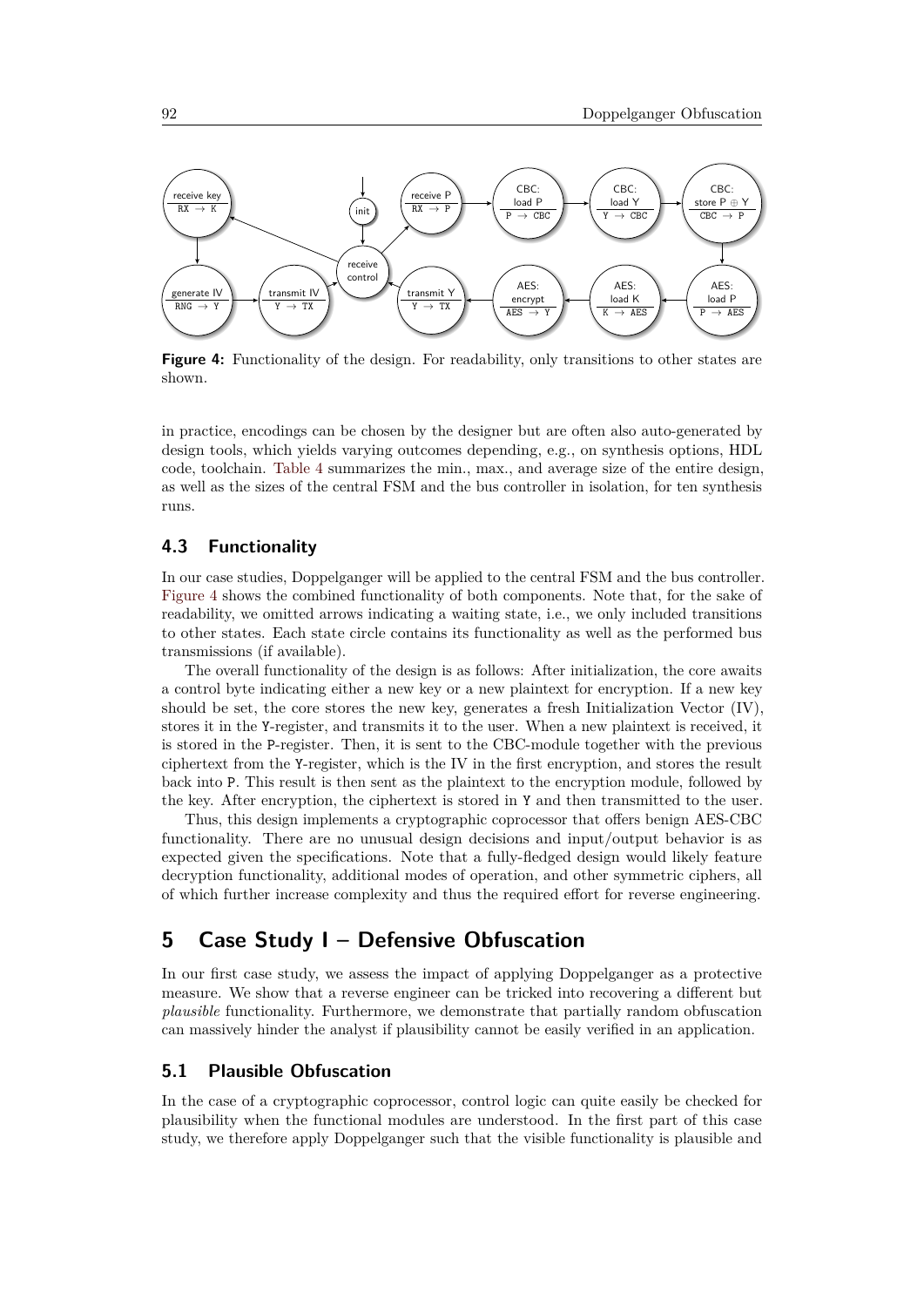| $\alpha$ and bus addition decounts $\alpha$       |                                                       |                                                             |                      |                       |
|---------------------------------------------------|-------------------------------------------------------|-------------------------------------------------------------|----------------------|-----------------------|
| Conditions                                        | State in $f_{\mathcal{H}}$ State in $f_{\mathcal{V}}$ |                                                             |                      |                       |
|                                                   |                                                       |                                                             |                      | Bus config Bus config |
| state = receive $P$ CBC: load $P$ AES: load $P$   |                                                       | Conditions                                                  | in $f_{\mathcal{H}}$ | in $f_{\mathcal{V}}$  |
| state $=$ AES: encrypt transmit Y CBC: load P     |                                                       |                                                             |                      |                       |
|                                                   |                                                       | state = AES: load P $P \rightarrow AES$ $Y \rightarrow AES$ |                      |                       |
| state = CBC: $P \oplus Y$ AES: load P transmit IV |                                                       |                                                             |                      |                       |
|                                                   |                                                       |                                                             |                      |                       |

<span id="page-11-0"></span>**Table 2:** Introduced changes in the visible functionality to the FSM state transitions (left) and bus address decoding (right)

presents the reverse engineer with a different mode of operation, namely CFB instead of CBC. In this mode, the previous output (or the IV in the first block) is encrypted and the plaintext is then xored. To lead a reverse engineer to recover this (incorrect) mode, we applied Doppelganger to the central FSM and the bus controller of our coprocessor. The hidden functionality is simply the original functionality of the design. For the visible functionality we changed three state transitions and a bus address decoding to suggest the CFB mode, as shown in [Table 2.](#page-11-0) With these changes, our design indeed first encrypts the previous output, stored in the Y-register and combines the output with the plaintext via xor by reusing the CBC functionality *afterwards*. Note that the final transition was changed to transmit IV instead of transmit Y to avoid a circular dependency between overlapping encodings. Since effectively in both states the Y-register is transmitted and the next state is receive ctrl for both, this results in a functional design.

**Results:** To enable the obfuscation, only four signals have to be connected to dummy inputs of camouflaged gates. The number of sequential cells is unchanged, since Doppelganger only affects combinational logic. [Table 4](#page-12-0) compares the size of the synthesized plausibly-obfuscated coprocessor to the unobfuscated variant. Notably, the FSM and the bus controller are both in the range of the unobfuscated design, i.e., a distinct areaoverhead is not noticeable. To assess the output of Doppelganger, we then used the netlist analysis framework HAL [\[FWS](#page-21-2)<sup>+</sup>18] to analyze the resulting FSM implementation from the point-of-view of a reverse engineer. We applied the recent FSM detection and state transition recovery algorithm from Fyrbiak et al.  $[FWD<sup>+</sup>18]$  $[FWD<sup>+</sup>18]$ . The recovered state transition graph contains all transitions that are possible with the given combinational logic. Note that this can include state transitions that never occur in practice, but that are generally possible when just looking at the combinational logic. The resulting state transition graph is shown in [Figure 5a.](#page-13-0) For readability, we show the corresponding state names grayed-out next to the binary encodings. Note that a real-world analyst does not have these semantic names and has to recover the purpose of each state with further analyses. The algorithm from [\[FWD](#page-21-3)<sup>+</sup>18] correctly recovered the visible CFB-mode FSM, confirming that an analyst would not see the CBC-mode that is actually executed.

**Discussion:** The obfuscation was introduced without a noticeable increase in area. Even the sizes of the obfuscated components in isolation are still in the range of what was observed for the unobfuscated design. When analyzing the visible functionality, the reverse engineer will recover a valid AES-CFB core instead of an AES-CBC core. If the analyst is constrained to static analysis, the plausibility of the visible functionality therefore results in an incorrect understanding of the design. However, with dynamic analysis capabilities, the analyst is able to detect a mismatch between expected and obtained results. Note that he is still not able to immediately tell that parts of the design are obfuscated, nor can he immediately locate the obfuscation that way. Only through further analysis, he may be able to identify the source of his mismatched results (cf. [Section 2.2\)](#page-2-1). In the end, this notably increases the effort and cost of the reversing process, rendering the obfuscation successful in any case.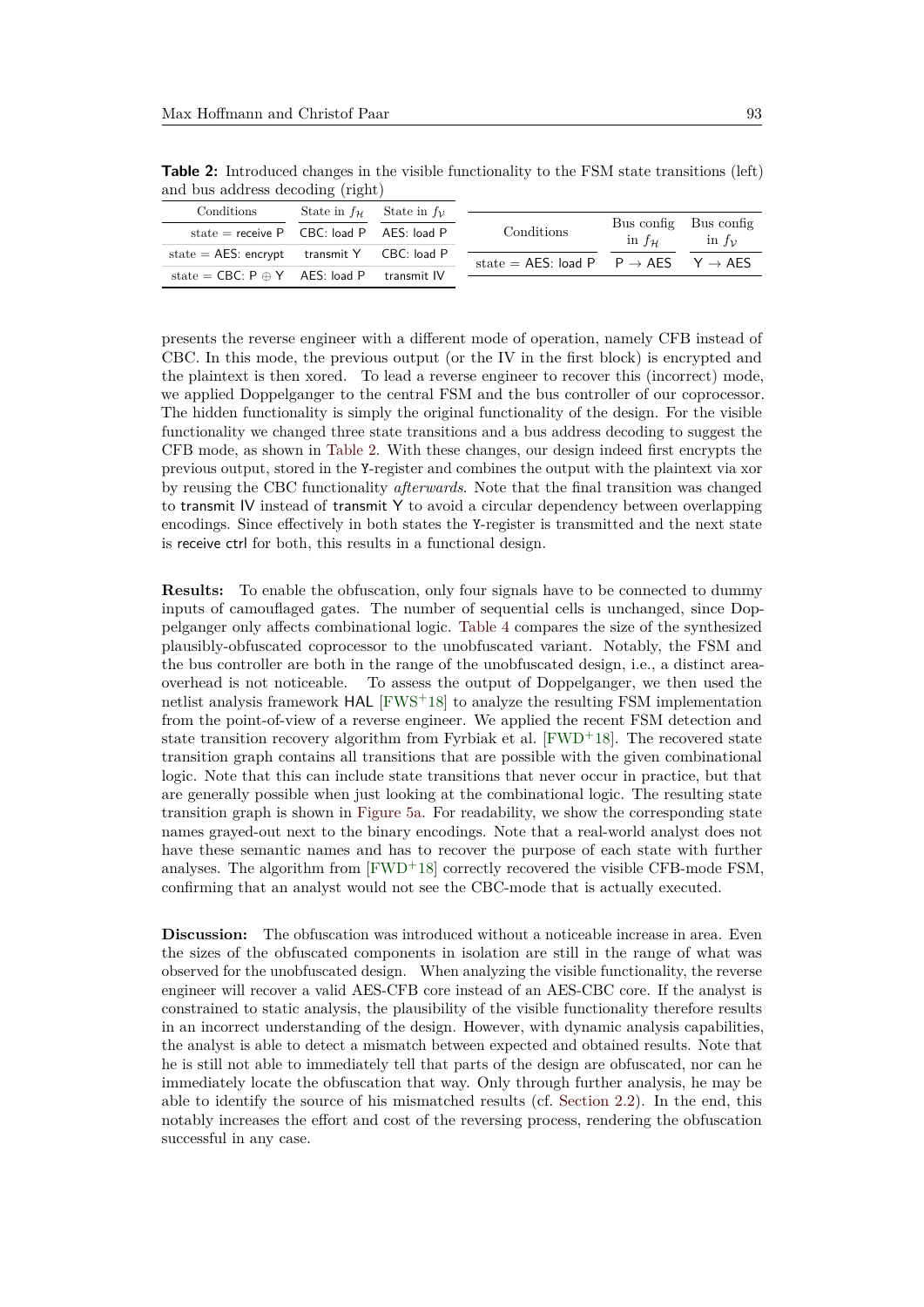| Conditions                                         | State in $f_{\mathcal{H}}$ | State in $f_v$          |
|----------------------------------------------------|----------------------------|-------------------------|
| $state = receive ctr$<br>and ctrl byte $=$ new key | receive key                | AES: load P             |
| state $=$ generate IV                              | transmit IV                | $AES:$ load $K$         |
| state $=$ receive P                                | $CRC$ load P               | CBC: load Y             |
| state $=$ AES: load P                              | $AES:$ load $K$            | receive key             |
| state $=$ AES: load K                              | AES: encrypt               | transmit Y              |
| state $=$ transmit Y                               | receive ctrl               | CBC: store $P \oplus Y$ |

<span id="page-12-1"></span>**Table 3:** Randomized changes to the state transitions of the central FSM

<span id="page-12-0"></span>**Table 4:** Size comparison of the defensive applications of Doppelganger. Area includes all cells of the module, #CC denotes the number of combinational cells only.

|                 |     | <b>FSM</b>      |               | Bus Controller  |               | Entire Design |        |
|-----------------|-----|-----------------|---------------|-----------------|---------------|---------------|--------|
| Design          |     | Area            | $\#\text{CC}$ | Area            | $\#\text{CC}$ | Area          | $\#CC$ |
|                 | min | 58 GE           | 38            | 55 GE           | 41            | 16,686 GE     | 10,170 |
| Unobfuscated    | avg | $61$ GE         | 42            | 58 GE           | 44            | 16,737 GE     | 10,186 |
|                 | max | 65 GE           | 47            | $60 \text{ GE}$ | 47            | 16,776 GE     | 10,202 |
| Plausible Obf.  |     | $63 \text{ GE}$ | 47            | 59 GE           | 46            | 16,770 GE     | 10.200 |
| Randomized Obf. |     | $62$ GE         | 45            | 54 GE           | 40            | 16,775 GE     | 10.205 |

# **5.2 Randomized Obfuscation**

Arguably, the plausibility of the visible functionality of the coprocessor can be verified once the crucial functional modules are understood, i.e., after the AES core and the registers have been identified. However, this is not the case if there is no or little a-priory knowledge about the target netlist, which is often the case during reverse engineering. If plausibility cannot be easily verified, a (partially) randomized visible functionality can thus heavily impede progress of the reverse engineer. As an example, we apply such randomized obfuscation to the cryptographic coprocessor. In the visible functionality, we replace six output symbols, i.e., six "next states", with random other states. The symbolic modifications are shown in [Table 3.](#page-12-1)

**Results:** To enable the hidden functionality, only six signals have to be connected to dummy inputs of camouflaged gates. [Table 4](#page-12-0) also includes the randomly-obfuscated design in its area comparisons. Again, all observed values are in the ranges that where obtained from the unobfuscated design. Applying the state transition recovery algorithm to the obfuscated design results in the graph shown in [Figure 5b.](#page-13-1) Comparing the recovered state transition graph from the figure with the transitions of the hidden functionality shows the major additional hurdles randomized obfuscation introduces for a reverse engineer who cannot check for plausibility: First, three functional states of the hidden FSM, i.e., transmit IV, CBC: load P, and AES: encrypt, are missing in the graph, which are thus not even considered by the analyst. Note that it is common that not all possible values of the FSM state register encode valid states. The 12 found states still require four bits to be encoded, hence not raising suspicion. Second, the overall structure of the recovered state transition graph does not match the original structure anymore: instead of two isolated state sequences (reacting to a new key and encrypting a plaintext) which return to a common state, the recovered state transition graph of the obfuscated FSM has two converging sequences that eventual lead to a loop. Third, the recovered state sequences are completely different from the actually traversed sequences. Hence, even if the analyst managed to reverse engineer the functionality of each module, the recovered interworkings are *incorrect*. Without means to easily verify plausibility, it is likely impossible for an analyst to detect the obfuscation via static analysis.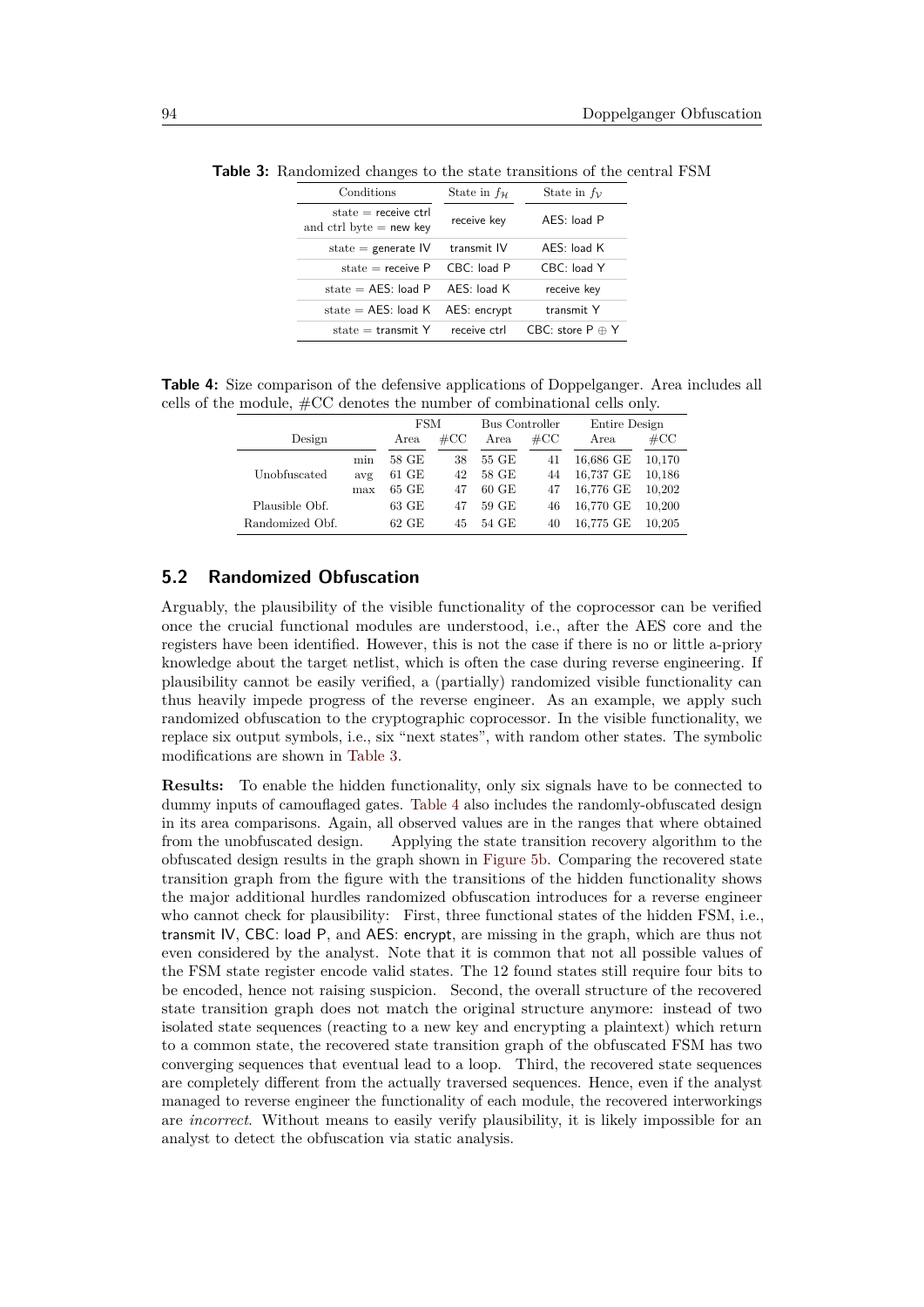

<span id="page-13-1"></span><span id="page-13-0"></span>**(a)** Recovered state transition graph of the **(b)** Recovered state transition graph of the plausibly-obfuscated FSM randomly-obfuscated FSM

**Figure 5:** Recovered state transition graphs using the algorithm from [\[FWD](#page-21-3)<sup>+</sup>18]. Note that the analyst does not know the semantic meanings marked in gray.

**Discussion:** Doppelganger heavily obfuscates the central control logic. Analysis of the resulting circuitry shows that the difficulty of understanding the design is notably increased, assuming that the plausibility of the FSM cannot be verified. If the output of such a design is also probabilistic or cannot be reasonably cross-checked with simulation results, we argue that the obfuscation constitutes a major hurdle for the reverse engineer. In contrast to randomly injecting camouflaged gates into the design, randomized Doppelganger immediately shows the high-level effect of the obfuscation to the designer. Note that there is a difference between applying randomized Doppelganger and random injection of plain camouflaged gates. With randomly injected gates, the precise effects on what a reverse engineer recovers are unknown. If the random insertion points were chosen unluckily, they might even cancel each other out or have limited impact in impeding the reverse engineer's understanding. The precise effects have to be determined via further analysis, close to reverse engineering the affected party by oneself. In randomized Doppelganger, the randomization is applied to the rules of the encoding logic. Hence, the designer immediately knows the functionality a reverse engineer will recover and can properly assess the obfuscation strength.

# **5.3 Summarizing the Defensive Strength of Doppelganger**

As for the majority of obfuscation methods, it is difficult to provide quantiative measures for stealth. Therefore, we provide a qualitative discussion of the stealthiness of Doppelganger. Naturally, the strength of the obfuscation depends on the amount of information and techniques available to an analyst. In the strongest case, where an analyst cannot perform plausibility checks and cannot meaningfully check internal states of the design, e.g., because dynamic analysis is not possible or because outputs are probabilistic, even randomized application of Doppelganger is virtually impossible to detect. If the analyst has said capabilities, a carefully crafted plausible functionality of Doppelganger still results in high stealthiness. In that case, detectability solely depends on the application, as we will also demonstrate in our case study of malicious obfuscation (cf. [Section 6\)](#page-14-0). Note that our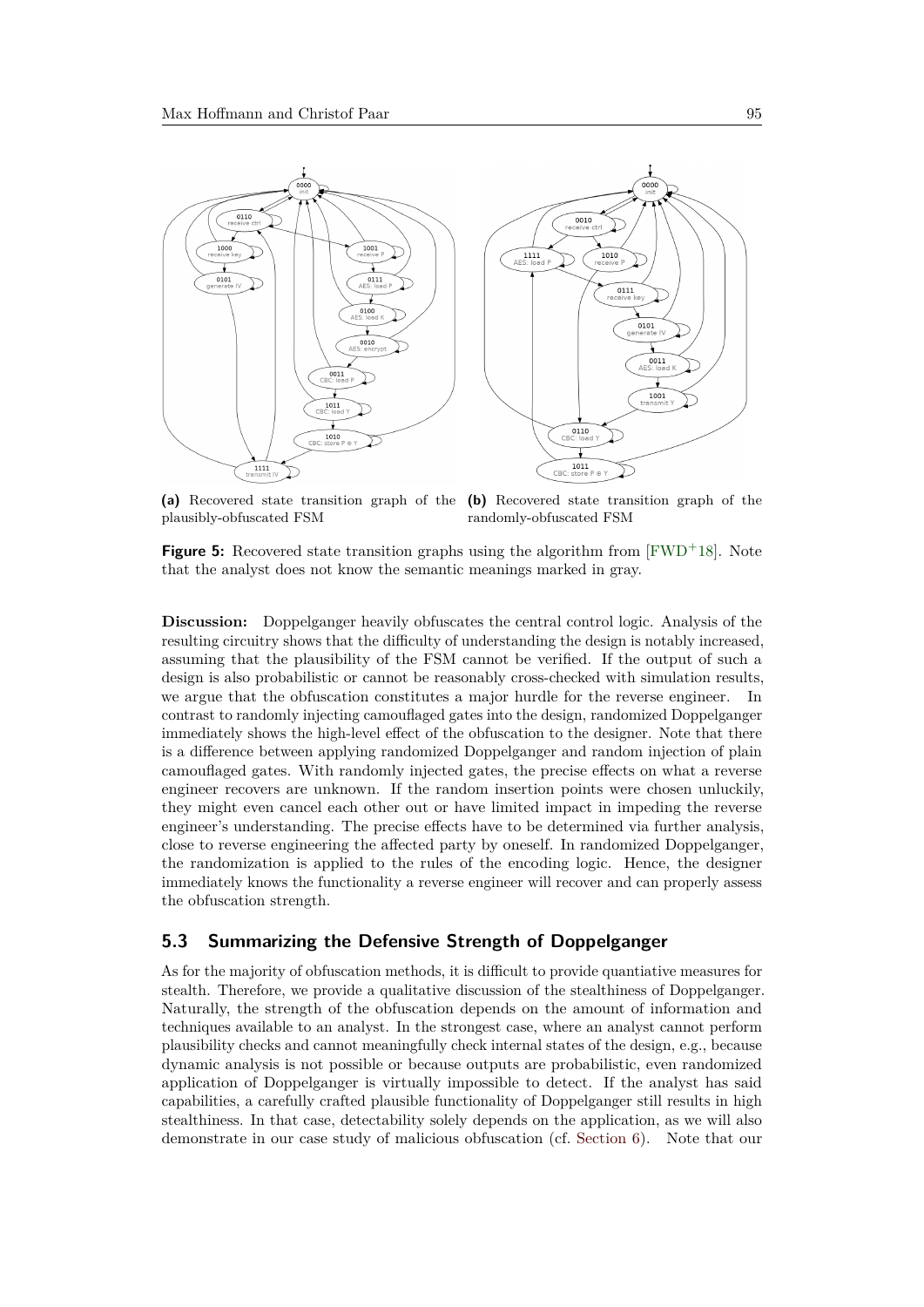obfuscation inferred no noticeable area overhead for the entire design. All variations in area were in the natural range caused by different encodings, as shown in the synthesis results for the unobfuscated design in [Table 4.](#page-12-0) Our case studies show that an analyst has to overcome major additional obstacles, regardless of the scenario. First, he has to make sure that a potential mismatch was not caused by an error during netlist recovery, which is a very common problem  $[BWL+20]$  $[BWL+20]$ . Now, even if the analyst was sure that there was no error, he still has to narrow the source of the mismatch down to a few specific gates, which is a challenging task, especially in large IC with billions of transistors. Assuming that the analyst successfully located the obfuscation, he then has to uncover the hidden functionality, which in turn requires him to understand how the camouflaged gates are instantiated. Furthermore, existing reverse engineering methods such as  $[S^+12]$  $[S^+12]$  or  $[FWD+18]$  $[FWD+18]$  are of less use to a reverse engineer, since they operate solely on the netlist, i.e., only recover the visible functionality. Likewise, it is more effective than existing schemes for obfuscation, e.g., FSM obfuscation [\[Kou12,](#page-21-4) [CB09\]](#page-20-6), since techniques that break FSM obfuscation such as  $[FWD<sup>+</sup>18]$  $[FWD<sup>+</sup>18]$  are not applicable to Doppelganger.

# <span id="page-14-0"></span>**6 Case Study II – Stealthy Hardware Trojans**

While obfuscation schemes have thus far primarily been presented as defensive techniques, they can also be employed by malicious actors. In this section, we demonstrate the dangerous implications of **malicious obfuscation**, by the example of a dangerous cryptographic backdoor. This very topic underlies the current discussion about trust in foreign-build computer and communication devices [\[KS\]](#page-22-0). We demonstrate that this is a viable threat by presenting an invisible, remotely exploitable, key-leakage Trojan, which is facilitated by Doppelganger. Since a reverse engineer will find a benign design and only the hidden functionality contains the malicious functionality, we call the Trojan **Evil Twin**.

#### **6.1 Motivation**

Hardware as the root of trust is often implicitly assumed to be free of manipulation. However, Trojans in hardware are a dangerous threat for high-value targets, e.g., critical infrastructure components such as network routers, the smart grid, government communication, or military systems. An example for the latter is the alleged backdoor in Syrian air defense systems, which was exploited in 2007 [\[Pag,](#page-22-9) [Ley\]](#page-22-10). Notably, the US Department of Defense even advised against importing hardware from foreign countries because of the associated risks in its 2015-report [\[oD\]](#page-22-11). The 2018 Bloomberg allegations on a supposed hardware backdoor in Supermicro server hardware [\[RR18\]](#page-23-0) and the recent ban by the US government on using telecommunication equipment from China due to security concerns [\[KS\]](#page-22-0) underline the ongoing relevance. Trojans that are near-impossible to detect are particularly attractive for nation-state actors. While common scenarios describe Trojans that are inserted by a third party, they can also be implanted by the original designer, e.g., when pressured by a government, as described in the Snowden documents, cf. [\[SFKR15\]](#page-23-8).

Several sophisticated hardware Trojans have been proposed in the academic literature, ranging from side-channel Trojans [L <sup>+</sup>[09,](#page-22-12) [EGMP17\]](#page-21-5), over dopant-based Trojans  $[B<sup>+</sup>13]$  $[B<sup>+</sup>13]$ , Trojans which introduce exploitable bugs [\[BCS08,](#page-20-8)  $G<sup>+</sup>16$ ] or exploit parasitic effects [\[KAFP19\]](#page-21-7), to analog Trojan triggers in digital designs  $[Y^+16]$  $[Y^+16]$ . The different classes of hardware Trojans as well as countermeasures have been surveyed in  $[T<sup>+</sup>10, CNB09]$  $[T<sup>+</sup>10, CNB09]$  $[T<sup>+</sup>10, CNB09]$  $[T<sup>+</sup>10, CNB09]$ .

**Scenario:** In this case study, we take the point-of-view of a **malicious designer**, who wants to implement a hidden backdoor in the cryptographic coprocessor from [Section 4.](#page-9-0) The backdoor has to stay hidden even if the IC is reverse engineered, hence we employ Doppelganger to stealthily subvert the given design. Recall that the adversary, i.e., an analyst that reverse engineers the trojanized design, is outside of the fabrication chain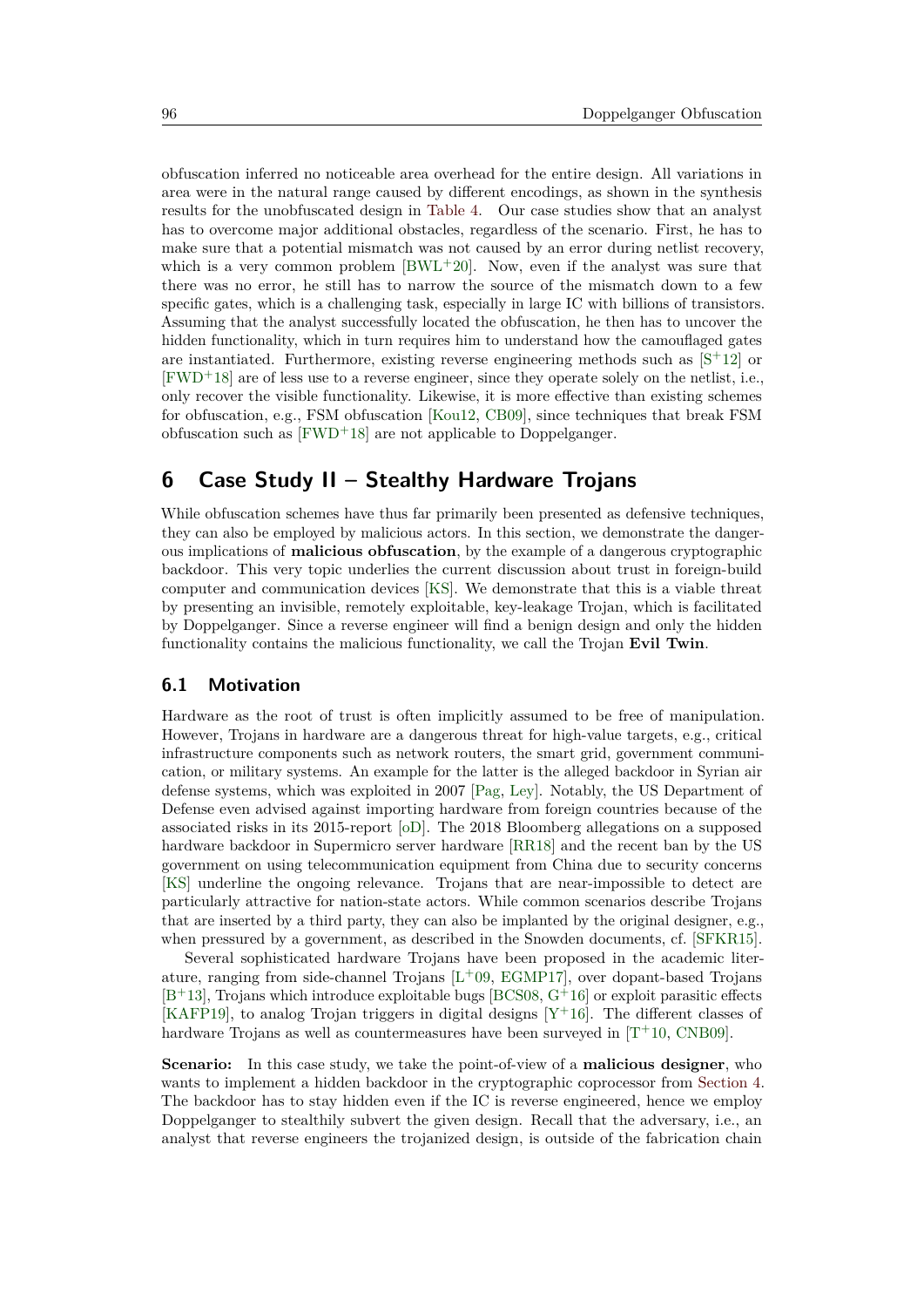and external to the design house, e.g., an inspector of foreign infrastructure technology before wide-spread deployment or an analyst during certification assessment. Given the application, the analyst is quite unrestricted in his approaches: plausibility checks and comparisons to functional ICs are possible. Therefore, the visible functionality has to be plausible with respect to the design specifications **and** the real output of the hidden functionality has to be indistinguishable from expected output under reasonable inspection. However, note that the analyst does not have access to a golden model or semantic design internals, as he is not part of the design house.

# **6.2 Trojanization Strategy**

Following the Trojan taxonomy of [T<sup>+</sup>[10,](#page-23-10) [CNB09\]](#page-21-8), Evil Twin is an *always-on* Trojan. The payload, the user-supplied symmetric key, shall be leaked via the encryption output. While symmetric encryption in isolation does not leave room for key leakage, the mode of operation can be used to exfiltrate data: most common modes, e.g., CBC, CFB, OFB, and partially CTR or GCM, use random IVs to provide their security guarantees. The IV is transmitted in plain together with the subsequently encrypted blocks. Hence, our Trojan exploits the (seemingly) random IV, for leaking the secret symmetric key. Note that the premise of such an *IV-Trojan* was sketched in [\[BPR14\]](#page-20-9), however we craft a notably more stealthy variant that does not have to insert an adversary-chosen key into the design.

The central bus architecture, while being a common design element, is crucial to facilitate the Trojan. In order to leak the key through the IV, there has to exist a data path between the IV register and the key register. A bus structure creates a physical data path between all connected components, even though not all pairs of connected components exchange data during normal operation.

**Related Work:** Young and Yung introduced kleptography [\[YY96,](#page-24-2) [YY97\]](#page-24-3), inspired by covert channels [\[Sim84\]](#page-23-11), as the study of "stealing information securely and subliminally". The premise of a trojanized implementation in general that presents genuine input/output behavior but includes exploitable mechanisms was formalized as Algorithm Substitution Attacks (ASAs) by Bellare et al. [\[BPR14,](#page-20-9) B <sup>+</sup>[15\]](#page-20-10). Note that none of these theoretical concepts have been transferred or applied to hardware designs so far. To the best of our knowledge, Evil Twin is the first time a hardware design with a kleptographic ASA Trojan has been demonstrated.

### **6.3 Applying Doppelganger**

It is important to note that we do not make any changes to the design's architecture to implement the Trojan. Rather, we apply Doppelganger to the central FSM and the bus controller. The visible functionality is simply the benign functionality of the coprocessor. However, the hidden functionality turns said benign design into a trojanized design.

The most naive approach to facilitate a key-leakage Trojan would be to set the IV as a plain copy of the key. However, this can be trivially detected from I/O testing, even by an unsuspecting user. Generally speaking, as long as the IV is the result of a deterministic function of just the key, the IV will be **static**. Setting the same key multiple times will always result in an identical IV which is easily noticed.

In order to overcome that limitation, the IV has to be the result of a *probabilistic* function. This leads to a delicate trade-off: The malicious designer has to be able to recover the key from a randomized IV in order to exploit the Trojan. At the same time, the entropy in the IV has to be high enough to thwart detection during testing. Therefore, we implement Evil Twin via the following strategy: Evil Twin uses the existing AES module to encrypt the user-supplied key  $k_{user}$  with an ephemeral key  $k_{rnd}$  and outputs  $IV = AES_{k_{rnd}}(k_{user})$ . Since an entirely random  $k_{\text{rnd}}$  would require breaking the underlying cipher to recover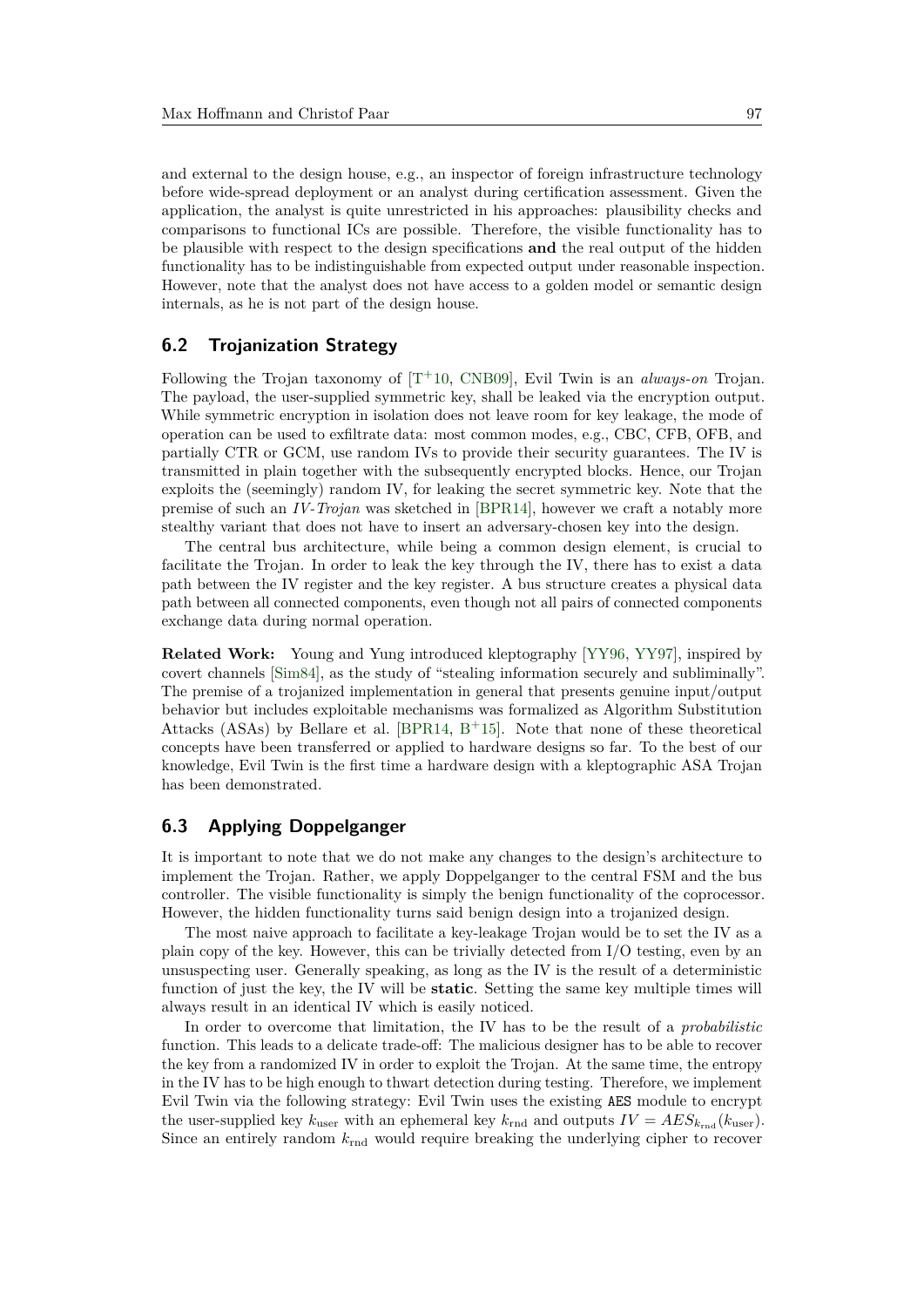<span id="page-16-0"></span>**Table 5:** Introduced changes in the visible functionality to the FSM state transitions (left) and bus address decoding (right) to enable Evil Twin. Note that this time  $\mathcal V$  resembles the original functionality.

| Conditions                                       | State in $f_{\mathcal{H}}$ State in $f_{\mathcal{V}}$ |              | Conditions                                                    | Bus config           | Bus config         |
|--------------------------------------------------|-------------------------------------------------------|--------------|---------------------------------------------------------------|----------------------|--------------------|
| $state = receive key$                            | transmit IV                                           | generate IV  |                                                               | in $f_{\mathcal{H}}$ | in $f_v$           |
| state = generate $IV$ AES: encrypt transmit $IV$ |                                                       |              | state = transmit $IV$ $K \rightarrow AES$                     |                      | $Y \rightarrow TX$ |
| state $=$ transmit IV                            | generate IV                                           | receive ctrl | state = generate IV RNG $\rightarrow$ AES RNG $\rightarrow$ Y |                      |                    |

 $k_{user}$ , the strategy is to generate a partially random key. In our design, randomness is obtained by filling the key register with output of the RNG module. We generate a key with reduced entropy by starting encryption early, i.e., before all bus transmissions from the RNG module are completed. This results the previously reset encryption core to use a key of the binary form  $k_{\text{rnd}} = 00 \dots 00 |R$ , with *R* being a random bit string of length  $t \cdot w$ , where *w* is the bus width and *t* the number of transmitted bus words before encryption is started. The Trojan is therefore parameterizable during design time via the security parameter  $\lambda = t \cdot w$ . For example, starting encryption after two transmitted data words  $(t = 2)$  with a bus width of  $w = 16$  would result in  $k_{\text{rnd}}$  consisting of 96 zero bits followed by 32 random bits and thus allows for  $2^{32}$  unique IVs for one static user-supplied key.

**Evil Twin Details:** We implemented our Evil Twin Trojan by applying Doppelganger to both, the state transition logic of the central FSM and the bus addressing logic. The changes are shown in [Table 5](#page-16-0) and the resulting hidden functionality is depicted in [Figure 6.](#page-17-0)

The hidden functionality operates as follows: Once a key is received in state receive key the FSM transitions to transmit IV instead of generate IV. This is done since we need the RNG module later, which is enabled during generate IV. Now in former state transmit IV, the bus source address and bus destination address are modified. Instead of transmitting the content of the Y register to the TX module, the content of the K register is sent to the encryption module AES as plaintext. After that, the hidden FSM transitions to generate IV. Here, instead of transmitting the output of the RNG module to the Y register, it is transmitted directly to the encryption core as the key. The final modified state transition starts the encryption process early, by transitioning to AES: encrypt directly after the first bus transmission  $(t = 1)$ . While the remaining data of the RNG module is still transmitted to the bus, all bus read buffers are in high-impedance state, i.e., this does not impact the AES module, which now holds the value  $k_{\text{rnd}} = 00 \dots 00 |R$  in its internal key register. *R* is the first 16-bit data word that was transmitted by the RNG module. Note that the entire right side of the functionality in [Figure 6](#page-17-0) remains unchanged in order to keep plaintext encryptions unmodified. In the following cycles, AES finishes, outputting  $AES_{k_{rnd}}(k_{user})$ into the Y register, which is subsequently transmitted to the user in transmit Y. Therefore, the user receives a seemingly random value as the IV, which will be used for encryption of the next transmitted plaintext.

**Exploiting the Trojan:** During operation, the user key can be recovered from just a single wiretapped transmission that includes the IV and the encryption of a single block of (partially) known plaintext. In practice, parts of a plaintext are often known, e.g., formatting information or protocol header data. In order to recover *k*user, the IV is decrypted while iterating through all possible *k*rnd, yielding candidate keys. If decrypting the ciphertext with a candidate key matches the known plaintext,  $k_{user}$  was successfully exfiltrated. This key search requires on average  $2^{\lambda-1}$  operations, consisting of decryption of the IV and decryption of a ciphertext with the resulting key candidate. Hence the average cost of recovering the user key is  $2^{\lambda}$  decryptions. The entropy of  $k_{\text{rnd}}$  can easily be adapted by changing either *w* or *t*. However, this also scales the exploitation complexity accordingly. In our implementation with  $w = 16$  and  $t = 1$ , the Trojan is exploitable via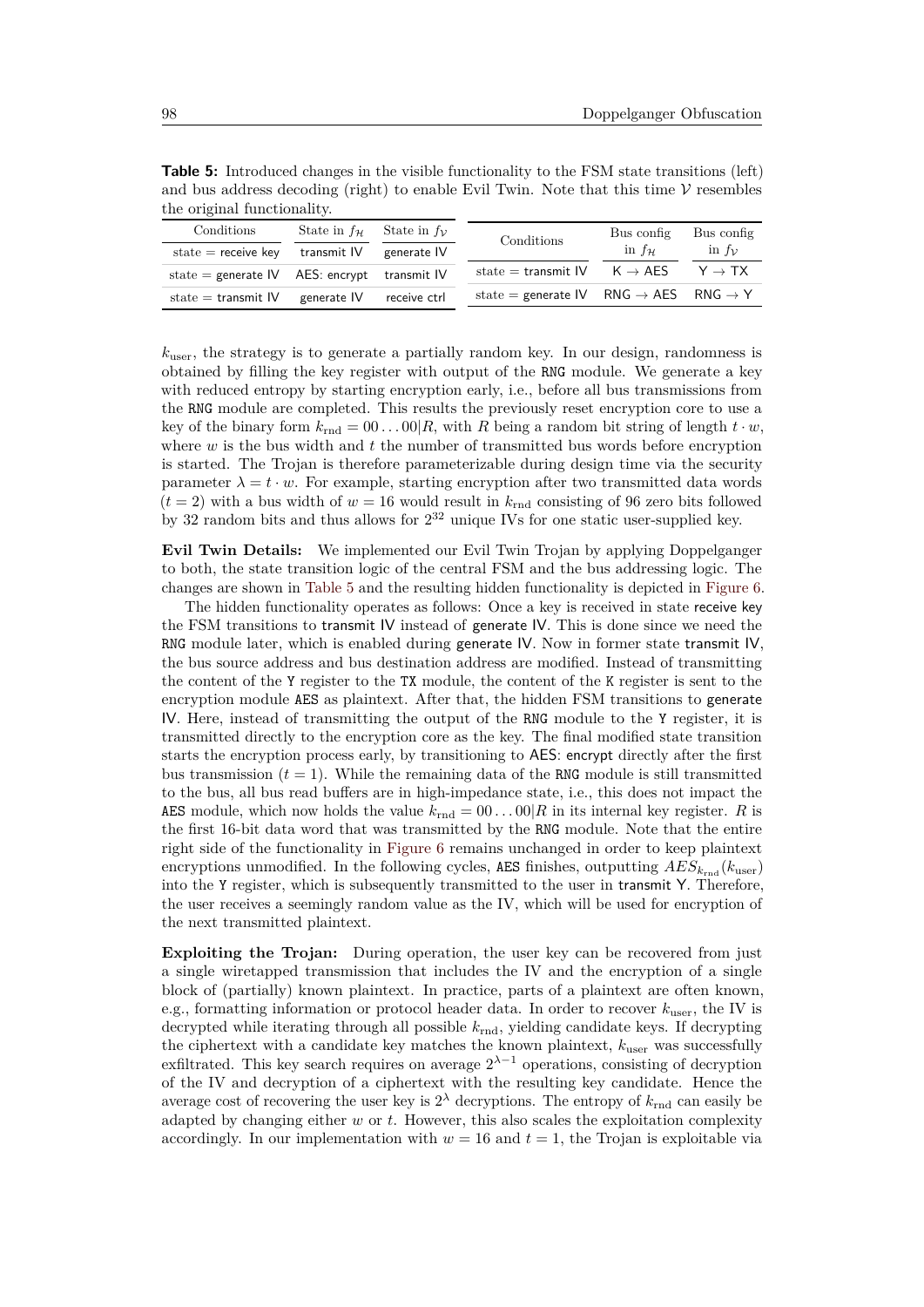<span id="page-17-0"></span>![](_page_17_Figure_1.jpeg)

**Figure 6:** Overview on the realization of Evil Twin via Doppelganger. The gray transitions of the visible functionality are changed to the red ones in the hidden functionality. Likewise, bus address modifications are shown in red.

2 <sup>16</sup> AES decryptions on average.

### **6.4 Evaluation of Evil Twin**

**Overhead:** We synthesized the trojanized design with the same options as in our first case study [Section 5.](#page-10-0) The synthesized trojanized coprocessor has a total area of 16,683 GE, includes 10,165 combinational cells, and six signals have to be connected to dummy inputs of camouflaged gates. The FSM in isolation has an area of 60 GE with 40 combinational cells and the bus controller in isolation has an area of 61 GE and 49 combinational cells. Comparing these sizes to the sizes of the unobfuscated design in [Table 4,](#page-12-0) the FSM size matches the average unobfuscated size, while the bus controller is marginally larger, with 1 GE more than the unobfuscated designs. Again, the number of sequential cells is unchanged as expected. The FSM analysis algorithm from  $[FWD<sup>+</sup>18]$  $[FWD<sup>+</sup>18]$  correctly recovered the visible functionality, mirroring [Figure 6.](#page-17-0)

**Trojan Strength:** Intuitively, a hardware Trojan requires additions to the benign design, e.g., new modules, gates, or even analog components. Such additional components are visible in the netlist and make for suitable anchor points during reverse engineering-based inspection [\[BFS15\]](#page-20-11). Crucially, all existing static analysis methods for Trojan detection, e.g., [\[WSS13,](#page-23-12) [OSYT15,](#page-22-13) [HYT17,](#page-21-9) [FWS](#page-21-2)<sup>+</sup>18], fail when faced with our Trojan, since the analyzed netlist perfectly describes the visible, benign functionality and malicious functionality is achieved by *ignoring* circuitry, not by adding new logic. Given that the analyst can employ dynamic analysis, it is possible, however highly unlikely, that the presence of our Trojan can be detected. While we cannot assess all available dynamic analysis approaches, in the following we argue that the Trojan stays undetected for well known techniques.

Since the IV is (partially) random, netlist-based test pattern generation, e.g., via Automated Test Pattern Generation (ATPG), is not applicable. Regarding latency, the trojanized design takes longer to output an IV since a full encryption has to be performed. Hence, comparing the expected duration of IV generation with the duration on a functional IC might reveal a mismatch. However, this is only the case if there are no unpredictable delays, e.g., when querying a TRNG. If the obfuscation is paired with common side-channel countermeasures such as random delays, this analysis does not reveal the Trojan. Likewise, increased power consumption during IV generation is only visible when comparing with a golden model, which the analyst does not have.

Looking at the Trojan design, the most promising approach for detection lies in finding IV collisions: if for a fixed key the same IV is observed multiple times in short periods, suspicion arises. Based on the birthday paradox such a collision is expected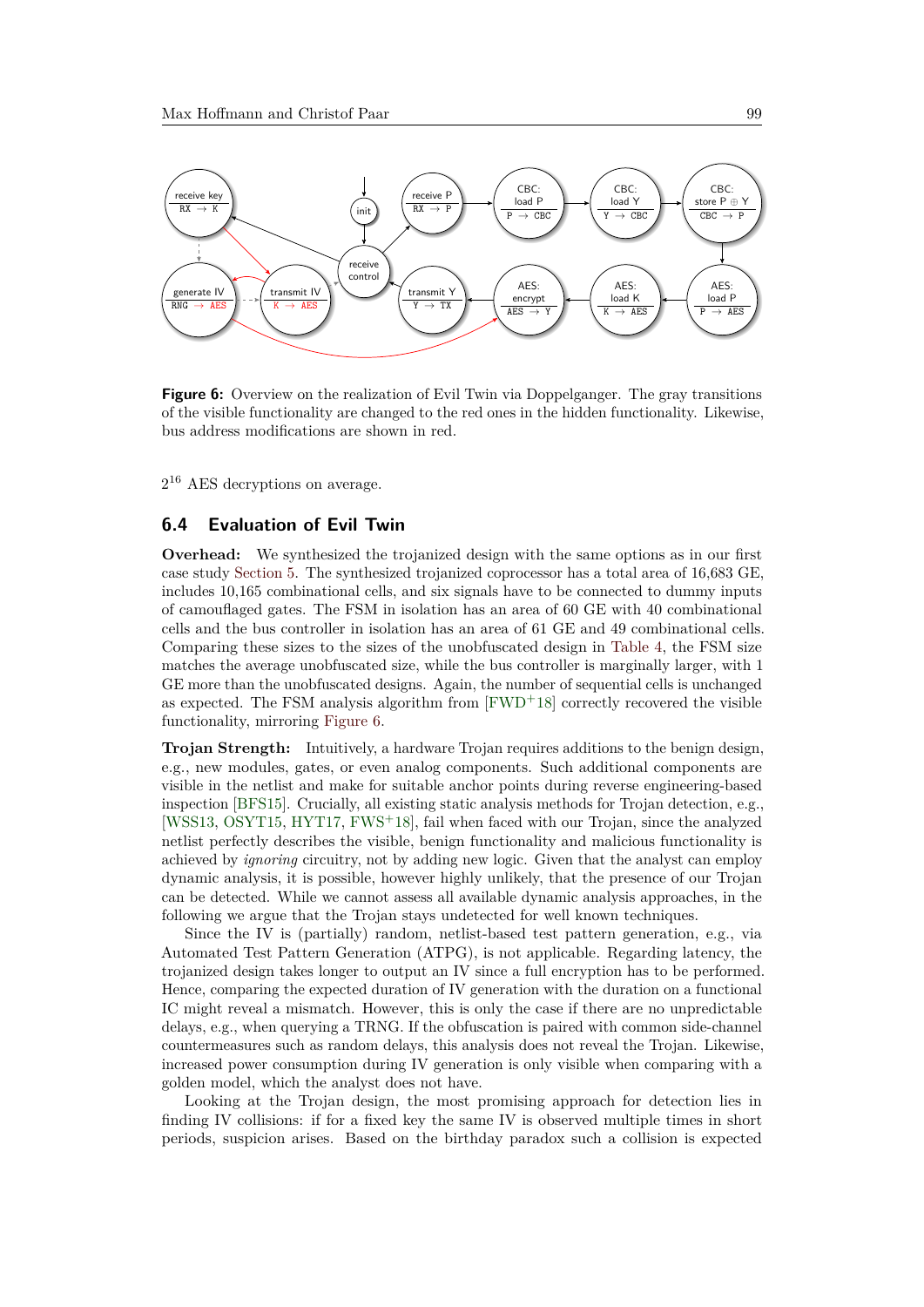after approximately  $2^{\lambda/2}$  attempts for a fixed user key. Instantiating the design with, for example,  $\lambda = 32$ , the first collision is hence expected after roughly  $2^{16}$  IVs. However, since there is no indication of a Trojan at any point of the reversing process, it is not reasonable to observe that many IVs for a single static key out of curiosity. Given  $\lambda = 32$ ,  $2^{32}$  decryptions are required on average to exploit the Trojan. Such a computation can be done in a matter of minutes on a modern desktop PC purely in software and even faster using the specialized AES-NI instructions.

In total, we expect Evil Twin to remain undetected. In a real-world implementation, with several more functionalities and potentially countermeasures against other attack vectors, the Trojan would be even more stealthy than in our experimental setting. Note that, to the unsuspecting user, the Trojan is entirely invisible since IVs appear to be random and the device is interoperable with genuine devices.

**Parametrization:** In order to further decrease the likelihood of detectability from testing IV collisions, the security parameter  $\lambda$  can be increased even more. However, this negatively impacts exploitability, as one has to invest exponentially more computations to recover a user key. For example, at  $\lambda = 64$  the analyst would have to observe an average of  $2^{32}$  IVs for the same key before a collision is expected, while the Trojan designer would need to perform 2 <sup>64</sup> decryptions to recover the user key. Even though this is considerable effort, it seems highly likely that nation-state adversaries can routinely perform such computations. Hence, the trade-off between detectability and exploitability also introduces a notion of exclusivity: if the workload to exploit the Trojan is increased, only well-equipped actors can exploit the Trojan even after it is uncovered.

# <span id="page-18-0"></span>**7 Discussion**

After demonstrating Doppelganger in two case studies and discussing its strength with respect to the scenarios, we will now discuss its overall overhead and limitations.

# **7.1 Overhead**

Typically, obfuscation schemes introduce a quantifiable overhead, e.g., increasing design area by a fixed percentage. As shown in our experiments, the obfuscated designs are similar in size to the unobfuscated designs, even when only inspecting the obfuscated modules in isolation. This is mainly due to the fact that the design size is mostly dependent on the chosen encodings since they directly influence the surrounding combinational logic. This is also shown by the area variations of the unobfuscated designs in [Table 4.](#page-12-0) However, since specific signals must be connected to dummy inputs to enable the hidden functionality, i.e., must not be removed or merged during synthesis optimization, Doppelganger puts minor constraints on the synthesis process. As optimization passes typically employ heuristics and highly depend on the synthesis targets, e.g., optimization for speed/area, we found the effects of these minor constraints to get lost in the overall design complexity. Unfortunately, a more precise generic quantification is difficult to provide, since the output of the obfuscation, i.e., the encodings and surrounding circuitry, is largely dependent on the application-dependent visible and hidden functionality specified by the designer. Still, encoding logic typically makes an integral but area-wise very small part of modern ICs. Thus, we expect the obfuscation overhead to not be noticeable in virtually all applications.

### **7.2 Obfuscation Limitations**

Doppelganger is a valuable defensive tool for design obfuscation (cf. [Section 5\)](#page-10-0) and at the same time poses a considerable threat in offensive applications (cf. [Section 6\)](#page-14-0). It should be noted that Doppelganger can easily be combined with traditional obfuscation methods,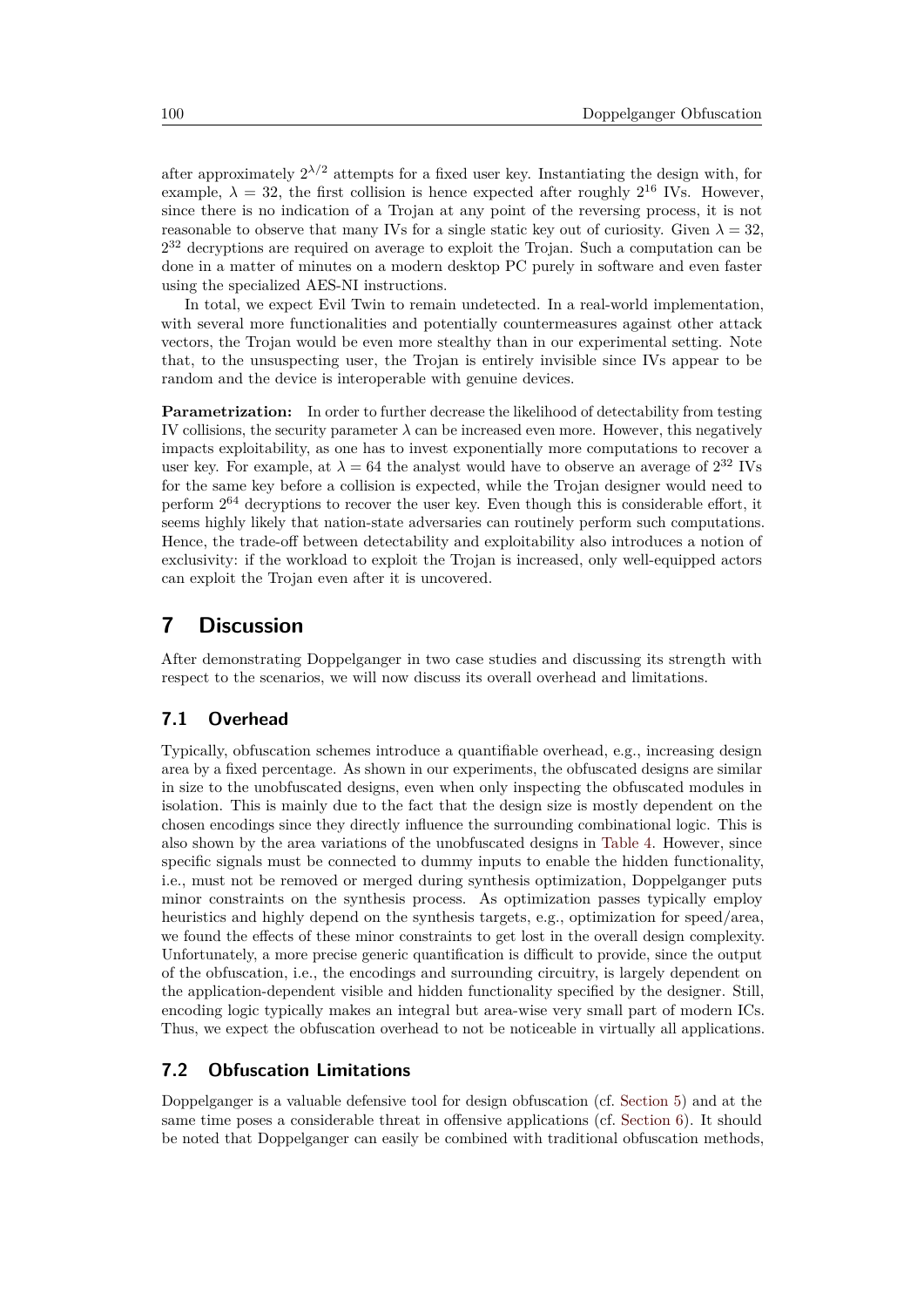e.g., bus scrambling. However, like all obfuscation it comes with limitations.

Naturally, the stealthiness of Doppelganger is dependent on the strength of the underlying low-level obfuscation (cf. requirements in [Section 3\)](#page-3-0). Should an analyst be able to uncover the camouflaged gates, he can recover an error-free netlist of the IC's hidden functionality. If he is able to do so immediately during the standard netlist recovery process (cf. [Section 2.1\)](#page-2-0), i.e., the camouflaged gates are broken, Doppelganger is broken as well, but only for that specific instantiation of camouflaging.

Another limitation lies in the fact that Doppelganger is only applied to a small part of the design. While encoding logic is typically present in the central elements that orchestrate the majority of a design, in many applications a reverse engineer can still correctly analyze other functional modules, e.g., the I/O modules in our case study. However, in more complex designs with a multitude of shared functional components, understanding the control logic is imperative to recover the high-level functionalities of the design.

A potential way to quickly detect and locate low-level obfuscation in general is via scan chains, where the state of each FF in the IC can be written and read out. Virtually all ICs are equipped with (partial) scan chains for testing. While scan chains can be deactivated after fabrication, in some applications they need to remain active for in-field reliability testing. For Doppelganger to remain undetected, it is imperative that access to scan chains is prohibited or that Doppelganger-affected modules are not included in the scan chains. Da Rolt et al. provide an extensive overview on measures to authenticate scan-chain access and to counteract malicious use [\[DDN](#page-21-10)<sup>+</sup>14] which were further evaluated by Azriel et al. [\[AGGM17\]](#page-20-12). Karmakar et al. also propose a logic locking scheme to protect scan chains [\[KCK18\]](#page-21-11). However, their solution was shown to be insecure [\[AYS](#page-20-13)<sup>+</sup>19] and the real-world security of logic locking in general is currently critically discussed [\[EHP19,](#page-21-12)  $RTR+19$  $RTR+19$ ].

# **8 Conclusion**

In this work we presented Doppelganger, a generic hardware obfuscation technique for arbitrary encoding logic. Built on camouflaged gates, the designer not only has control over the functionality that is obfuscated, but also over the output a reverse engineer is facing. This enables to present an analyst with an incorrect but plausible netlist.

We demonstrated the defensive strength of Doppelganger by obfuscating an exemplary cryptographic coprocessor. Then, we demonstrated for the first time that obfuscation with camouflaged gates is a double-edged sword. We show how a kleptographic ASA, initially proposed as a theoretical construct, can in fact be stealthily mounted using Doppelganger. The trojanized design is still interoperable with genuine designs and allows for remote key-leakage via a known-plaintext attack.

In summary, Doppelganger offers major advantages over the state of the art in hardware obfuscation, which is almost entirely restricted to traditional logic-level obfuscation methods. Furthermore, it introduces no perceivable overhead while notably impeding reverse engineering. Our results demonstrate that low-level obfuscation enables the novel threat of invisible Trojans embedded in seemingly benign functionality. Crucially, even though a large body of research exists on detection techniques for hardware Trojans in general, they are all unable to detect Doppelganger-enabled low-level Trojans. Hence, our work also highlights the need for novel interdisciplinary approaches to detect such threats.

# **Acknowledgements**

We thank D. Holcomb, L. Benini, and F. Gürkaynak for technical insights and helpful discussions. This work was supported in part by ERC grant 695022 and DFG Excellence Strategy grant 39078197 (EXC 2092, CASA).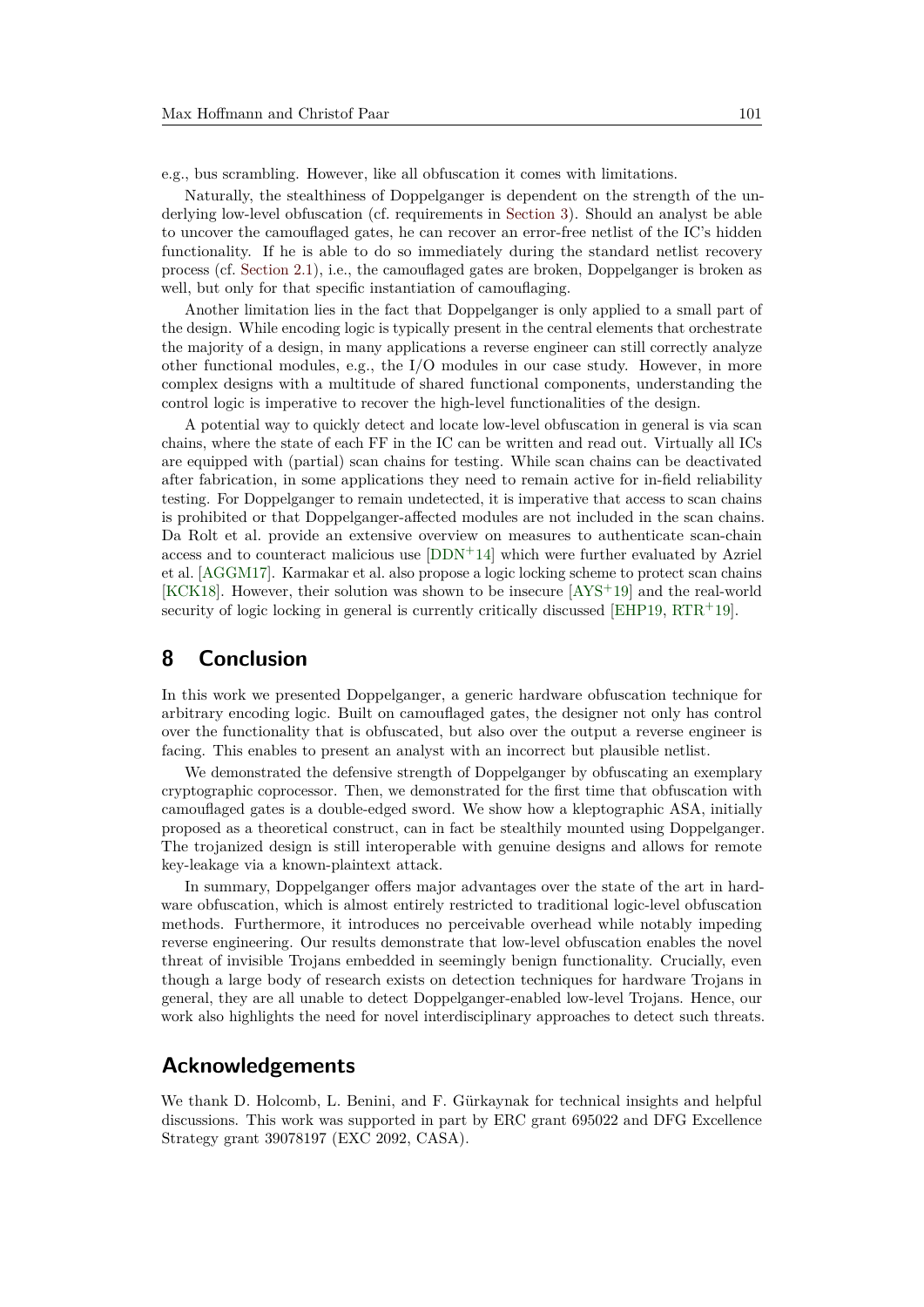# **References**

- <span id="page-20-12"></span>[AGGM17] Leonid Azriel, Ran Ginosar, Shay Gueron, and Avi Mendelson. Using scan side channel to detect IP theft. *IEEE Trans. Very Large Scale Integr. Syst.*, 25(12):3268–3280, 2017.
- <span id="page-20-13"></span>[AYS<sup>+</sup>19] Lilas Alrahis, Muhammad Yasin, Hani H. Saleh, Baker Mohammad, Mahmoud Al-Qutayri, and Ozgur Sinanoglu. Scansat: unlocking obfuscated scan chains. In Toshiyuki Shibuya, editor, *Proceedings of the 24th Asia and South Pacific Design Automation Conference, ASPDAC 2019, Tokyo, Japan, January 21-24, 2019*, pages 352–357. ACM, 2019.
- <span id="page-20-7"></span>[B<sup>+</sup>13] G. T. Becker et al. Stealthy Dopant-Level Hardware Trojans. In *CHES*, pages 197–214. Springer, 2013.
- <span id="page-20-10"></span>[B<sup>+</sup>15] M. Bellare et al. Mass-Surveillance Without the State: Strongly Undetectable Algorithm-Substitution Attacks. In *ACM CCS*, pages 1431–1440, 2015.
- <span id="page-20-0"></span>[BCCJ98] James P Baukus, Lap Wai Chow, and William M Clark Jr. Digital circuit with transistor geometry and channel stops providing camouflage against reverse engineering, July 21 1998. US Patent 5,783,846.
- <span id="page-20-8"></span>[BCS08] Eli Biham, Yaniv Carmeli, and Adi Shamir. Bug Attacks. In *Annual International Cryptology Conference*, pages 221–240. Springer, 2008.
- <span id="page-20-11"></span>[BFS15] Chongxi Bao, Domenic Forte, and Ankur Srivastava. On Reverse Engineering-Based Hardware Trojan Detection. *IEEE Transactions on Computer-Aided Design of Integrated Circuits and Systems*, 35(1):49–57, 2015.
- <span id="page-20-9"></span>[BPR14] Mihir Bellare, Kenneth G Paterson, and Phillip Rogaway. Security of Symmetric Encryption Against Mass Surveillance. In *International Cryptology Conference*, pages 1–19. Springer, 2014.
- <span id="page-20-5"></span>[BWL<sup>+</sup>20] Ulbert J. Botero, Ronald Wilson, Hangwei Lu, Mir Tanjidur Rahman, Mukhil A. Mallaiyan, Fatemeh Ganji, Navid Asadizanjani, Mark M. Tehranipoor, Damon L. Woodard, and Domenic Forte. Hardware Trust and Assurance through Reverse Engineering: A Survey and Outlook from Image Analysis and Machine Learning Perspectives, 2020.
- <span id="page-20-6"></span>[CB09] Rajat Subhra Chakraborty and Swarup Bhunia. HARPOON: An Obfuscation-Based SoC Design Methodology for Hardware Protection. *IEEE Trans. CAD of Integrated Circuits and Systems*, 28(10):1493–1502, 2009.
- <span id="page-20-1"></span>[CBCJ07] Lap-Wai Chow, James P Baukus, and William M Clark Jr. Integrated circuits protected against reverse engineering and method for fabricating the same using an apparent metal contact line terminating on field oxide, November 13 2007. US Patent 7,294,935.
- <span id="page-20-2"></span>[CBW<sup>+</sup>12] Ronald P Cocchi, James P Baukus, Bryan J Wang, Lap Wai Chow, and Paul Ouyang. Building block for a secure cmos logic cell library, February 7 2012. US Patent 8,111,089.
- <span id="page-20-3"></span>[CBWC12] Lap Wai Chow, James P Baukus, Bryan J Wang, and Ronald P Cocchi. Camouflaging a standard cell based integrated circuit, April 3 2012. US Patent 8,151,235.
- <span id="page-20-4"></span>[CC90] Elliot J. Chikofsky and James H Cross. Reverse Engineering and Design Recovery: A Taxonomy. *IEEE software*, 7(1):13–17, 1990.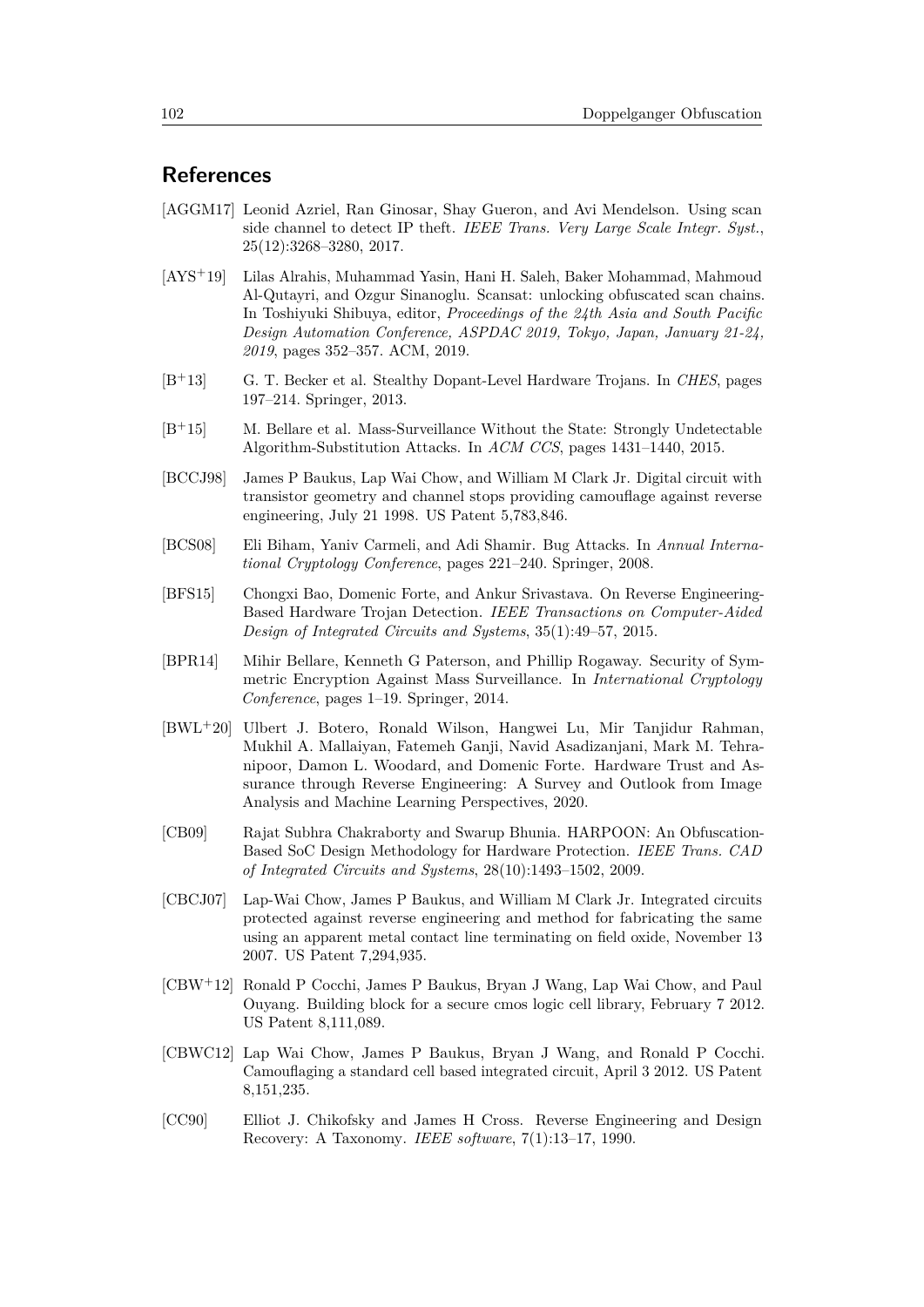- <span id="page-21-1"></span>[CEMG16] Maria I Mera Collantes, Mohamed El Massad, and Siddharth Garg. Threshold-Dependent Camouflaged Cells to Secure Circuits Against Reverse Engineering Attacks. In *VLSI (ISVLSI), 2016 IEEE Computer Society Annual Symposium on*, pages 443–448. IEEE, 2016.
- <span id="page-21-8"></span>[CNB09] Rajat Subhra Chakraborty, Seetharam Narasimhan, and Swarup Bhunia. Hardware Trojan: Threats and Emerging Solutions. In *High Level Design Validation and Test Workshop, 2009. HLDVT 2009. IEEE International*, pages 166–171. IEEE, 2009.
- <span id="page-21-10"></span>[DDN<sup>+</sup>14] Jean DaRolt, Amitabh Das, Giorgio Di Natale, Marie-Lise Flottes, Bruno Rouzeyre, and Ingrid Verbauwhede. Test versus security: Past and present. *IEEE Trans. Emerg. Top. Comput.*, 2(1):50–62, 2014.
- <span id="page-21-0"></span>[EEAM16] Burak Erbagci, Cagri Erbagci, Nail Etkin Can Akkaya, and Ken Mai. A Secure Camouflaged Threshold Voltage Defined Logic Family. In *2016 IEEE International symposium on hardware oriented security and trust (HOST)*, pages 229–235. IEEE, 2016.
- <span id="page-21-5"></span>[EGMP17] Maik Ender, Samaneh Ghandali, Amir Moradi, and Christof Paar. The First Thorough Side-Channel Hardware Trojan. In *International Conference on the Theory and Application of Cryptology and Information Security*, pages 755–780. Springer, 2017.
- <span id="page-21-12"></span>[EHP19] Susanne Engels, Max Hoffmann, and Christof Paar. The end of logic locking? A critical view on the security of logic locking. *IACR Cryptol. ePrint Arch.*, 2019:796, 2019.
- <span id="page-21-3"></span>[FWD<sup>+</sup>18] Marc Fyrbiak, Sebastian Wallat, Jonathan Déchelotte, Nils Albartus, Sinan Böcker, Russell Tessier, and Christof Paar. On the Difficulty of FSM-based Hardware Obfuscation. *IACR Transactions on Cryptographic Hardware and Embedded Systems*, 2018(3):293–330, Aug. 2018.
- <span id="page-21-2"></span>[FWS<sup>+</sup>18] Marc Fyrbiak, Sebastian Wallat, Pawel Swierczynski, Max Hoffmann, Sebastian Hoppach, Matthias Wilhelm, Tobias Weidlich, Russell Tessier, and Christof Paar. HAL-The Missing Piece of the Puzzle for Hardware Reverse Engineering, Trojan Detection and Insertion. *IEEE Transactions on Dependable and Secure Computing*, 2018.
- <span id="page-21-6"></span>[G<sup>+</sup>16] S. Ghandali et al. A Design Methodology for Stealthy Parametric Trojans and Its Application to Bug Attacks. In *CHES*, pages 625–647. Springer, 2016.
- <span id="page-21-9"></span>[HYT17] Kento Hasegawa, Masao Yanagisawa, and Nozomu Togawa. Trojan-feature extraction at gate-level netlists and its application to hardware-trojan detection using random forest classifier. In *2017 IEEE International Symposium on Circuits and Systems (ISCAS)*, pages 1–4. IEEE, 2017.
- <span id="page-21-7"></span>[KAFP19] Christian Kison, Omar Mohamed Awad, Marc Fyrbiak, and Christof Paar. Security implications of intentional capacitive crosstalk. *IEEE Transactions on Information Forensics and Security*, 14(12):3246–3258, 2019.
- <span id="page-21-11"></span>[KCK18] Rajit Karmakar, Santanu Chattopadhyay, and Rohit Kapur. Encrypt flipflop: A novel logic encryption technique for sequential circuits. *CoRR*, abs/1801.04961, 2018.
- <span id="page-21-4"></span>[Kou12] F. Koushanfar. Provably Secure Active IC Metering Techniques for Piracy Avoidance and Digital Rights Management. *IEEE Trans. Info. For. Sec.*, 7(1):51–63, 2012.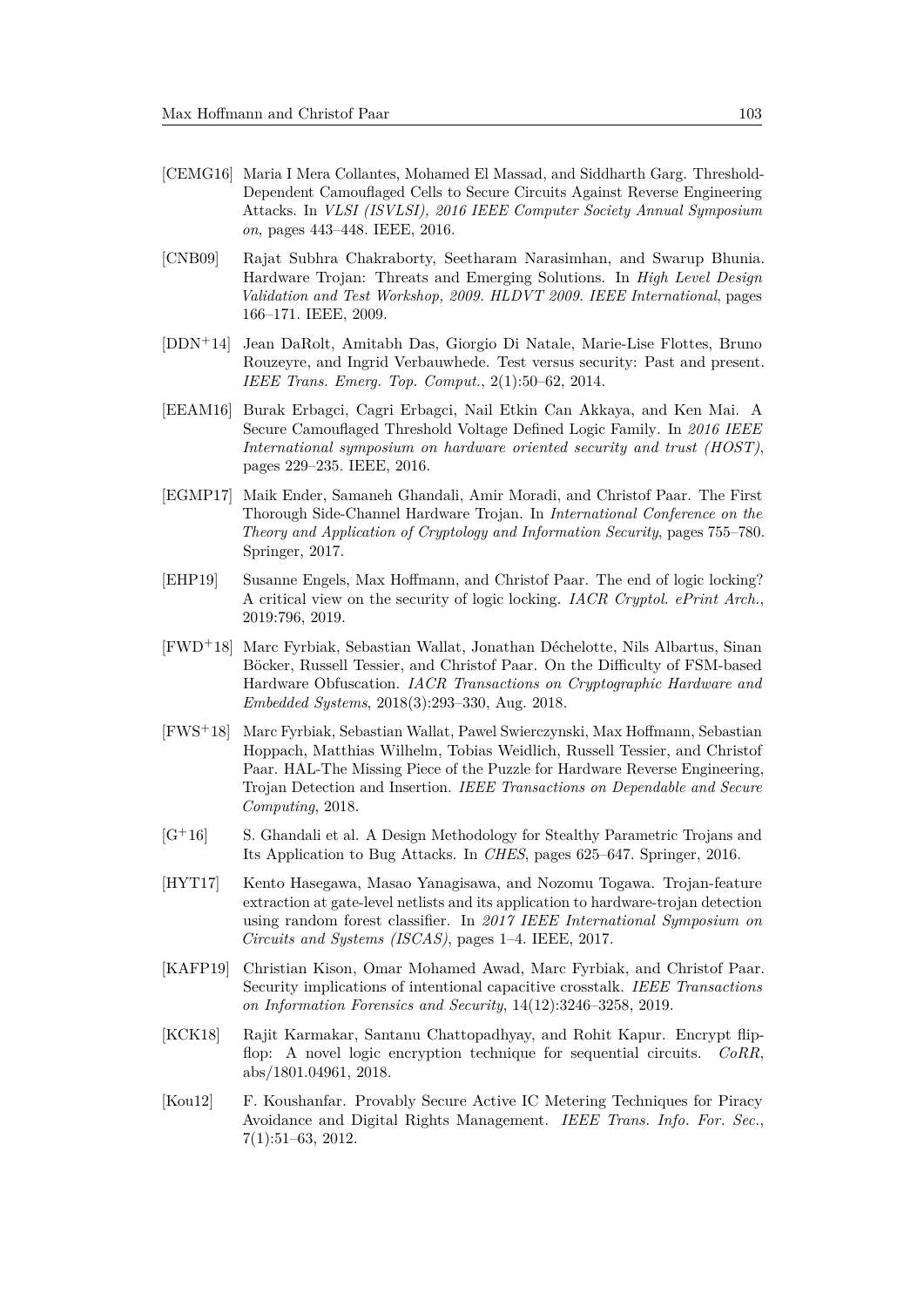<span id="page-22-13"></span><span id="page-22-12"></span><span id="page-22-11"></span><span id="page-22-10"></span><span id="page-22-9"></span><span id="page-22-8"></span><span id="page-22-7"></span><span id="page-22-6"></span><span id="page-22-5"></span><span id="page-22-4"></span><span id="page-22-3"></span><span id="page-22-2"></span><span id="page-22-1"></span><span id="page-22-0"></span>

| [KS]                | Cecilia Kang and David E. Sanger. Trump's Ban On Telecom Hits<br>https://www.nytimes.com/2019/05/15/business/huawei-ban-<br>Huawei.<br>trump.html. Accessed: 2019-06-18.                                                                                                      |
|---------------------|-------------------------------------------------------------------------------------------------------------------------------------------------------------------------------------------------------------------------------------------------------------------------------|
| $[L+09]$            | L. Lin et al. Trojan Side-Channels: Lightweight Hardware Trojans Through<br>Side-Channel Engineering. In CHES, pages 382-395. Springer, 2009.                                                                                                                                 |
| $[L+13]$            | W. Li et al. WordRev: Finding Word-Level Structures in a Sea of Bit-Level<br>Gates. In IEEE HOST, pages 67-74, 2013.                                                                                                                                                          |
| $[$ Ley             | John Leyden. Israel suspected of 'hacking' syrian air defences. https://www.<br>theregister.co.uk/2007/10/04/radar_hack_raid/. Accessed: 2018-11-14.                                                                                                                          |
| $[LSM+17]$          | Meng Li, Kaveh Shamsi, Travis Meade, Zheng Zhao, Bei Yu, Yier Jin, and<br>David Z Pan. Provably secure camouflaging strategy for ic protection. IEEE<br>transactions on computer-aided design of integrated circuits and systems, 2017.                                       |
| $[M^+16a]$          | T. Meade et al. Gate-Level Netlist Reverse Engineering for Hardware Security:<br>Control Logic Register Identification. In IEEE ISCAS, pages 1334-1337, 2016.                                                                                                                 |
| $[M+16b]$           | T. Meade et al. Netlist Reverse Engineering for High-Level Functionality<br>Reconstruction. In ASP-DAC, pages 655-660, 2016.                                                                                                                                                  |
| [MBPB15]            | Shweta Malik, Georg T Becker, Christof Paar, and Wayne P Burleson. De-<br>velopment of a Layout-Level Hardware Obfuscation Tool. In VLSI (ISVLSI),<br>2015 IEEE Computer Society Annual Symposium on, pages 204–209. IEEE,<br>2015.                                           |
| [oD]                | U.S.D. of Defense. Defense science board task force on high performance<br>microchip supply. https://www.acq.osd.mil/dsb/reports/2005-02-HPMS_<br>Report_Final.pdf. Accessed: 2015, now offline.                                                                              |
| [OSYT15]            | Masaru Oya, Youhua Shi, Masao Yanagisawa, and Nozomu Togawa. A score-<br>based classification method for identifying hardware-trojans at gate-level<br>netlists. In 2015 Design, Automation & Test in Europe Conference & Exhibition<br>$(DATE)$ , pages 465-470. IEEE, 2015. |
| $[{\rm Pag}]$       | Lewis Page.<br>Cyber strike and robot weapons:<br>Can the uk dominate<br>the fifth domain of war? https://arstechnica.com/information-<br>technology/2015/12/cyber-strike-and-robot-weapons-can-the-uk-<br>dominate-the-fifth-domain-of-war/. Accessed: 2018-11-14.           |
| [PAKS17]            | Satwik Patnaik, Mohammed Ashraf, Johann Knechtel, and Ozgur Sinanoglu.<br>Obfuscating the interconnects: Low-cost and resilient full-chip layout camou-<br>flaging. In 2017 IEEE/ACM International Conference on Computer-Aided<br>Design (ICCAD), pages 41-48. IEEE, 2017.   |
| $[QCF+16]$          | Shahed E Quadir, Junlin Chen, Domenic Forte, Navid Asadizanjani, Sina<br>Shahbazmohamadi, Lei Wang, John Chandy, and Mark Tehranipoor. A Survey<br>on Chip to System Reverse Engineering. $JETC$ , 13(1):1-34, 2016.                                                          |
| $\vert$ Ram $\vert$ | SypherMedia Library (SML) Circuit Camouflage Technology.<br>Rambus.<br>https://www.rambus.com/security/cryptofirewall-cores/circuit-<br>camouflage-technology/. Accessed: 20.01.2020.                                                                                         |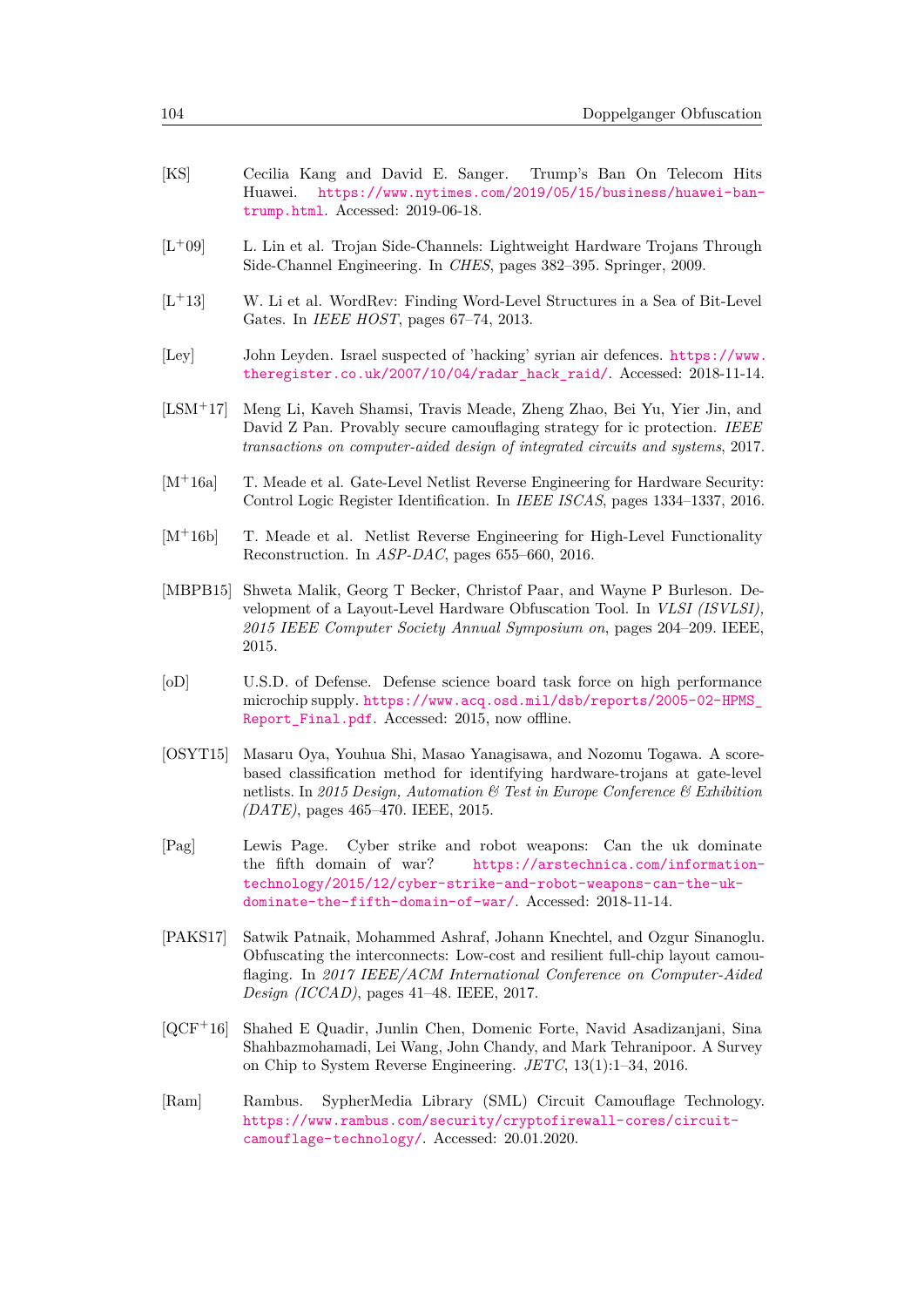- <span id="page-23-0"></span>[RR18] Jordan Robertson and Michael Riley. The Big Hack: How China Used a Tiny Chip to Infiltrate U.S. Companies. [https:](https://www.bloomberg.com/news/features/2018-10-04/the-big-hack-how-china-used-a-tiny-chip-to-infiltrate-america-s-top-companies) [//www.bloomberg.com/news/features/2018-10-04/the-big-hack-how](https://www.bloomberg.com/news/features/2018-10-04/the-big-hack-how-china-used-a-tiny-chip-to-infiltrate-america-s-top-companies)[china-used-a-tiny-chip-to-infiltrate-america-s-top-companies](https://www.bloomberg.com/news/features/2018-10-04/the-big-hack-how-china-used-a-tiny-chip-to-infiltrate-america-s-top-companies), 2018.
- <span id="page-23-2"></span>[RSSK13] Jeyavijayan Rajendran, Michael Sam, Ozgur Sinanoglu, and Ramesh Karri. Security Analysis of Integrated Circuit Camouflaging. In *ACM CCS*, pages 709–720, 2013.
- <span id="page-23-13"></span>[RTR<sup>+</sup>19] Mir Tanjidur Rahman, Shahin Tajik, M. Sazadur Rahman, Mark Mohammad Tehranipoor, and Navid Asadizanjani. The key is left under the mat: On the inappropriate security assumption of logic locking schemes. *IACR Cryptol. ePrint Arch.*, 2019:719, 2019.
- <span id="page-23-5"></span>[S<sup>+</sup>12] Y. Shi et al. Extracting Functional Modules From Flattened Gate-Level Netlist. In *ISCIT*, pages 538–543, 2012.
- <span id="page-23-1"></span>[Sem08] Semiconductor Equipment and Materials International (SEMI) Association. Innovation at Risk: Intellectual Property Challenges and Opportunities, June 2008. White Paper.
- <span id="page-23-8"></span>[SFKR15] Bruce Schneier, Matthew Fredrikson, Tadayoshi Kohno, and Thomas Ristenpart. Surreptitiously weakening cryptographic systems. Cryptology ePrint Archive, Report 2015/097, 2015. <https://eprint.iacr.org/2015/097>.
- <span id="page-23-11"></span>[Sim84] Gustavus J Simmons. The Prisoners' Problem and the Subliminal Channel. In *Advances in Cryptology*, pages 51–67. Springer, 1984.
- <span id="page-23-7"></span>[SSF<sup>+</sup>14] Takeshi Sugawara, Daisuke Suzuki, Ryoichi Fujii, Shigeaki Tawa, Ryohei Hori, Mitsuru Shiozaki, and Takeshi Fujino. Reversing Stealthy Dopant-Level Circuits. In *International Workshop on Cryptographic Hardware and Embedded Systems*, pages 112–126. Springer, 2014.
- <span id="page-23-3"></span>[SSTF19] Bicky Shakya, Haoting Shen, Mark Tehranipoor, and Domenic Forte. Covert Gates: Protecting Integrated Circuits with Undetectable Camouflaging. *IACR Transactions on Cryptographic Hardware and Embedded Systems*, 2019(3):86– 118, May 2019.
- <span id="page-23-10"></span> $[T+10]$  M. Tehranipoor et al. A Survey of Hardware Trojan Taxonomy and Detection. *IEEE Design & Test of Computers*, 27(1):10–25, 2010.
- <span id="page-23-4"></span>[TJ11] Randy Torrance and Dick James. The State-Of-The-Art in Semiconductor Reverse Engineering. In *Proceedings of the 48th Design Automation Conference*, pages 333–338. ACM, 2011.
- <span id="page-23-6"></span>[VPH<sup>+</sup>17] Arunkumar Vijayakumar, Vinay C Patil, Daniel E Holcomb, Christof Paar, and Sandip Kundu. Physical Design Obfuscation of Hardware: A Comprehensive Investigation of Device and Logic-Level Techniques. *IEEE Trans. Information Forensics and Security*, 12(1):64–77, 2017.
- <span id="page-23-12"></span>[WSS13] Adam Waksman, Matthew Suozzo, and Simha Sethumadhavan. Fanci: identification of stealthy malicious logic using boolean functional analysis. In *Proceedings of the 2013 ACM SIGSAC conference on Computer & communications security*, pages 697–708, 2013.
- <span id="page-23-9"></span>[Y<sup>+</sup>16] K. Yang et al. A2: Analog Malicious Hardware. In *IEEE Symposium on Security and Privacy*, pages 18–37, 2016.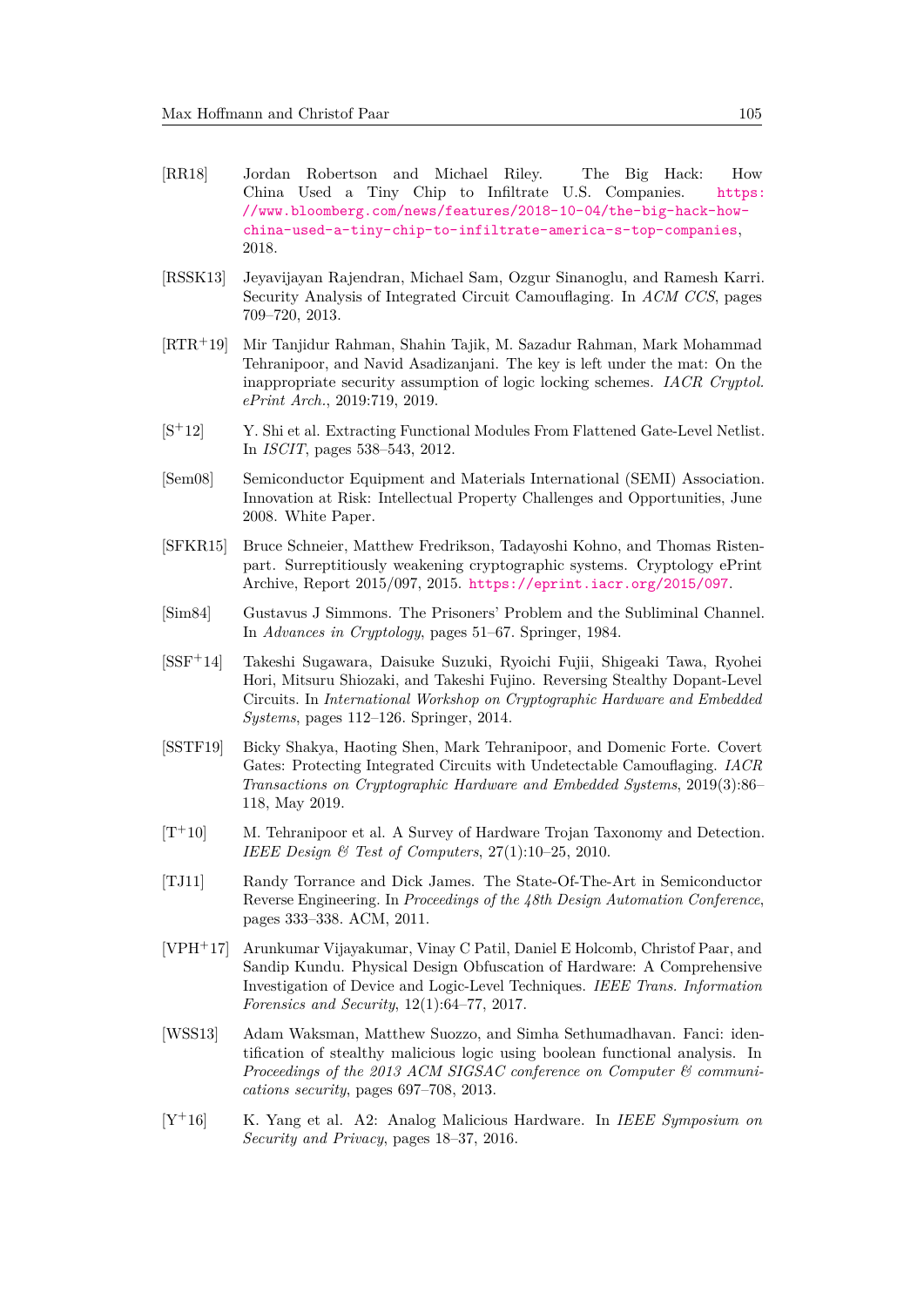- <span id="page-24-2"></span>[YY96] Adam Young and Moti Yung. The Dark Side of "Black-Box" Cryptography Or: Should We Trust Capstone? In *Annual International Cryptology Conference*, pages 89–103. Springer, 1996.
- <span id="page-24-3"></span>[YY97] Adam Young and Moti Yung. Kleptography: Using Cryptography Against Cryptography. In *Eurocrypt*, volume 97, pages 62–74. Springer, 1997.

# <span id="page-24-0"></span>**A Algorithms of Doppelganger**

In this section we provide detailed algorithmic descriptions to complement our explanations in [Section 3.2.](#page-5-4) The set of conditions of each rule x in  $R<sub>V</sub>$  and  $R<sub>H</sub>$  is addressed by "*x*.conditions" and the respective resulting output symbol is addressed by "*x*.symbol". Starting with the selection of suitable encodings, [Algorithm 1](#page-24-1) shows the greedy algorithm and [Algorithm 2](#page-25-0) shows the exhaustive variant. Generation of the output functions is shown in [Algorithm 3](#page-26-0)

### <span id="page-24-1"></span>**Algorithm 1** Greedy Encoding Generation

**Input:** Symbols S, rules of visible functionality  $R_V$ , rules of hidden functionality  $R_H$ , predefined encodings *E*<sup>∗</sup> **Output:** Encodings *E* or error symbol ⊥ 1:  $k \leftarrow \lceil log_2(|\mathcal{S}|) \rceil$ 2:  $E_{avail} \leftarrow \{0, \ldots, 2^k - 1\} \setminus \{\text{encodings in } E^*\}$ 3:  $S \leftarrow S \setminus \{\text{symbols in } E^*\}$ 4:  $E \leftarrow E^*$ 5:  $\mathcal{S}_{crit} \leftarrow$  compute\_critical\_symbol\_order( $\mathcal{S}, R_{\mathcal{V}}, R_{\mathcal{H}}$ ) 6: **for all**  $s \in \mathcal{S}_{crit}$  **do** 7:  $S_{ov} \leftarrow \text{get\_overlapped\_symbols}(s, R_V, R_H)$  // get all symbols that *s* overlaps 8:  $E_{ov}$  ← { $E(x)$ }∀ $x \in S_{ov}$ 9:  $C \leftarrow$  get suitable encodings( $E_{avail}, E_{ov}$ ) 10: **if**  $C = \emptyset$  **then return**  $\perp$  // no suitable encodings left 11:  $E(s) \leftarrow C[0]$ 12:  $E_{avail} \leftarrow E_{avail} \setminus \{E(s)\}$ 13: **for all**  $s \in S \setminus S_{crit}$  **do** // assign remaining encodings to uncritical symbols 14:  $E(s) \leftarrow E_{avail}[0]$ 15:  $E_{avail} \leftarrow E_{avail} \setminus \{E(s)\}$ 16: **return** *E*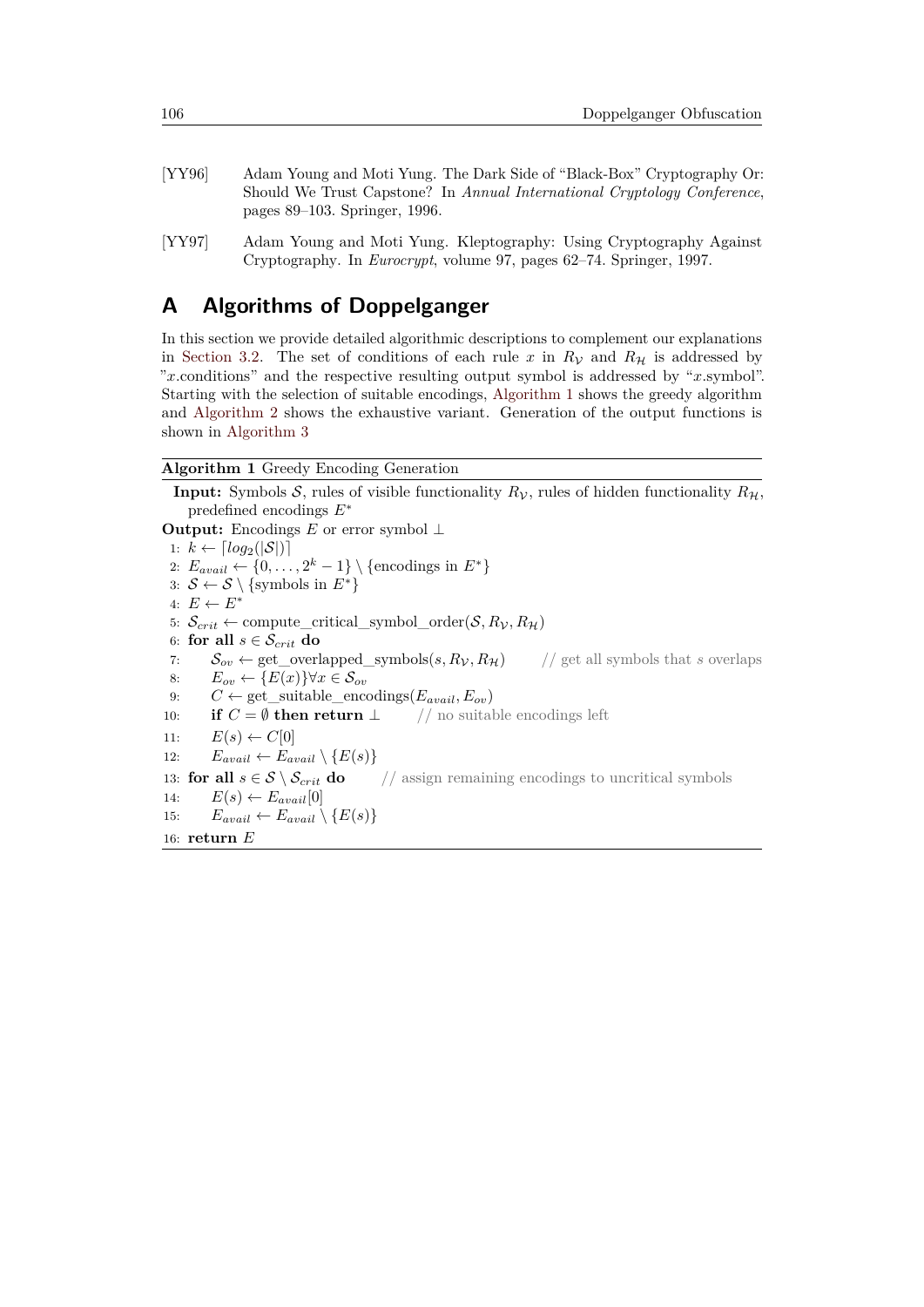```
Algorithm 2 Exhaustive Encoding Generation
```

```
Input: Symbols S, rules of visible functionality R<sub>V</sub>, rules of hidden functionality R<sub>H</sub>,
     predefined encodings E∗
Output: Encodings E or error symbol ⊥
 1: k \leftarrow \lceil log_2(|\mathcal{S}|) \rceil2: E_{avail} \leftarrow \{0, \ldots, 2^k - 1\} \setminus \{\text{encodings in } E^*\}3: S \leftarrow S \setminus {\text{symbols in } E^*}4: \mathcal{S}_{crit} \leftarrow compute_critical_symbol_order(\mathcal{S}, R_{\mathcal{V}}, R_{\mathcal{H}})
 5: E \leftarrow RECURSIVEWALK(0, E^*)) // start recursion at the first symbol in order with
     only the predefined encodings
 6: for all s \in S \setminus S_{crit} do // assign remaining encodings to uncritical symbols
 7: E(s) \leftarrow E_{avail}[0]8: E_{avail} \leftarrow E_{avail} \setminus \{E(s)\}9: return E
10: procedure RECURSIVEWALK(index i, encodings E')
11: if i \geq |\mathcal{S}_{crit}| then return E'12: s \leftarrow \mathcal{S}_{crit}[i]13: S_{ov} \leftarrow \text{get\_overlapped\_symbols}(s, R_V, R_H) // get all symbols that s overlaps
14: E'_{avail} \leftarrow E_{avail} \setminus \{\text{encodings in } E'\}15: C \leftarrow \text{get\_suitable\_encoding}(E'_{avail}, E_{ov})16: for all e \in C do
17: E'(s) = e18: R \leftarrow \text{RECURSIVEWALK}(i + 1, \text{ copy } E')19: if R \neq \perp then return R20: return ⊥
```